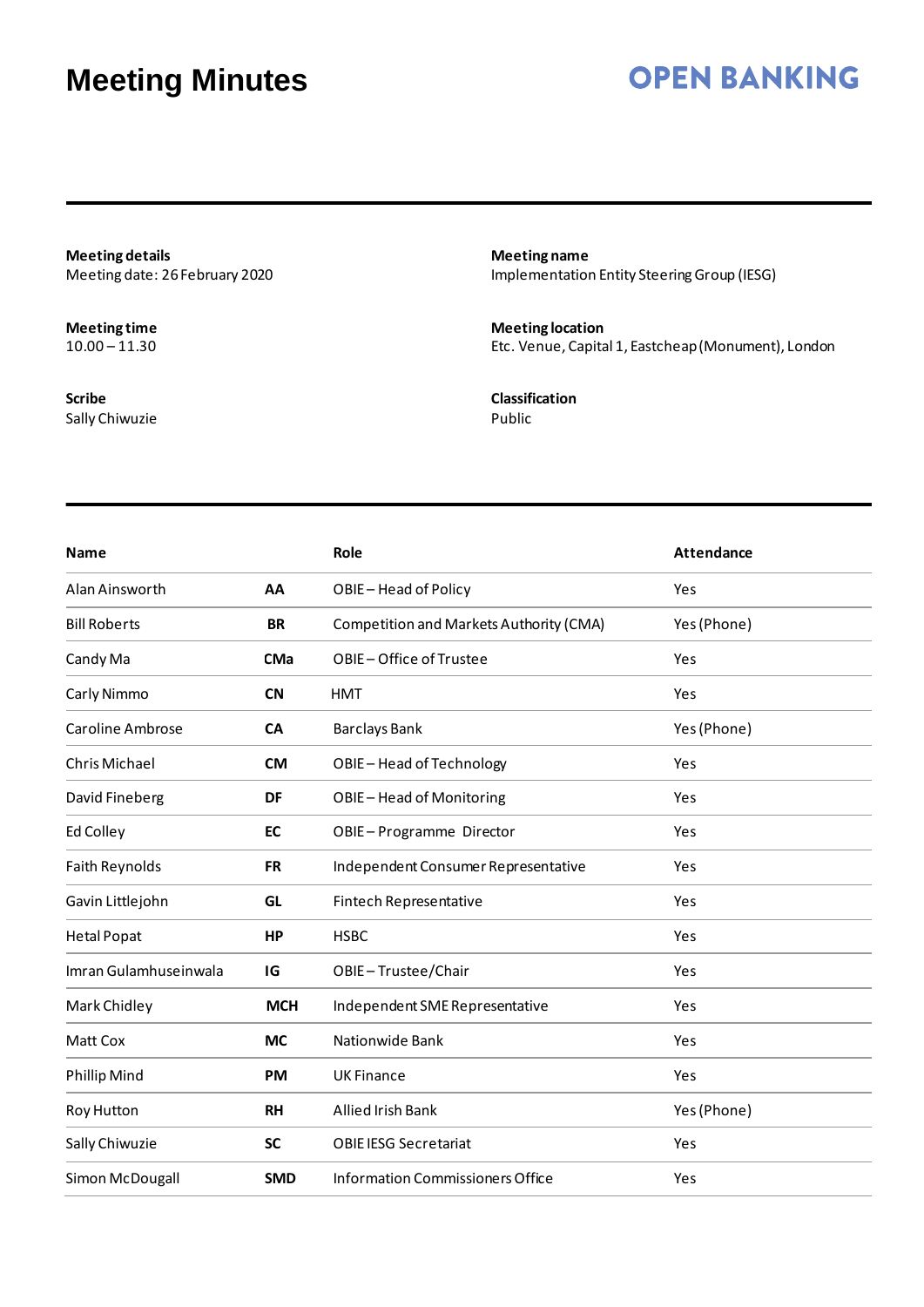## **OPEN BANKING**

| Vicki Hassan       | <b>VH</b> | Danske Bank                                    | Yes (Phone)                                                          |  |  |
|--------------------|-----------|------------------------------------------------|----------------------------------------------------------------------|--|--|
| <b>Apologies</b>   |           |                                                |                                                                      |  |  |
| <b>Name</b>        |           | Role                                           | <b>Delegate</b>                                                      |  |  |
| Daniel Globerson   | DG        | Royal Bank of Scotland                         | Stephen Wright (SW)                                                  |  |  |
| David Ehreich      | <b>DE</b> | Bank of Ireland                                | Peter Burrough (PB) (Phone)                                          |  |  |
| Helene Oger-Zaher  | HOZ       | <b>Financial Conduct Authority</b>             | N/A                                                                  |  |  |
| lan Major          | IM        | <b>TPP Representative</b>                      | N/A                                                                  |  |  |
| Paul Horlock       | PH        | Stakeholder Engagement, Standards and Strategy | N/A                                                                  |  |  |
| Robert White       | <b>RW</b> | Santander                                      | Martinez<br>Eduardo<br><b>Barrios</b><br>(EMB) and David Bailey (DB) |  |  |
| Stephen Smith      | SS        | Lloyds Banking Group                           | Richard Rous (RR)                                                    |  |  |
| <b>Thear Sabri</b> | <b>TS</b> | Electronic Money Association (EMA)             | Judith George (JG)                                                   |  |  |
| Will Curley        | WC        | <b>Tesco Bank</b>                              | Gary Sheen (GS) (Phone)                                              |  |  |

### **No. Agenda item**

### **1.a– 1.b HOUSEKEEPING: MINUTES AND ACTION LOG**

- 1.1. **IG**welcomed IESG members in the room and on the phone, stating that this is a shortened monthly meeting becausethe agenda is light, some items which should be discussed remain part of the revised Roadmap whichis yet to be finalised. **IG**explainedthat the revised Roadmap is in the final stages of consultation (feedback opportunity to the CMA ends close of business today – 26 February 2020) and later on in the agenda, IESG members would be briefed on progressthus far by **AA** and **BR**.
- 1.2. **IG**invited AOB requests and / or queries on the agenda.
- 1.3. **MCH**asked to include an update on the SME forum held in Edinburgh at the end of January 2020.
- 1.4. **IG**advised IESG members that non-contentious amends were received from **FR**and **RR**with regardsthe December IESG minutes; these have been incorporated and will be published in the usual way. **GL** picked up a point around technical service providers being referred to as regulated actors which should not be the case. **SC** stated that she would pick up with **GL** and the originator of the statement. **SW** explained that there is a point of confusion there because the term *'technical service providers'* is being used when technical service providers are acting as authorised as AISP/PISP as well as when they are acting as aggregators, thereby having different meanings to different people. **IG**stressed the importance of clarifying the original statement. *(Note: this point was clarified with EC and amendment made).*
- 1.5. **IG**approved the minutes from the January IESG.

*APPROVAL – IESG\_APR\_LOG\_065– January IESG Minutes - IG approved the minutes from the January IESG.*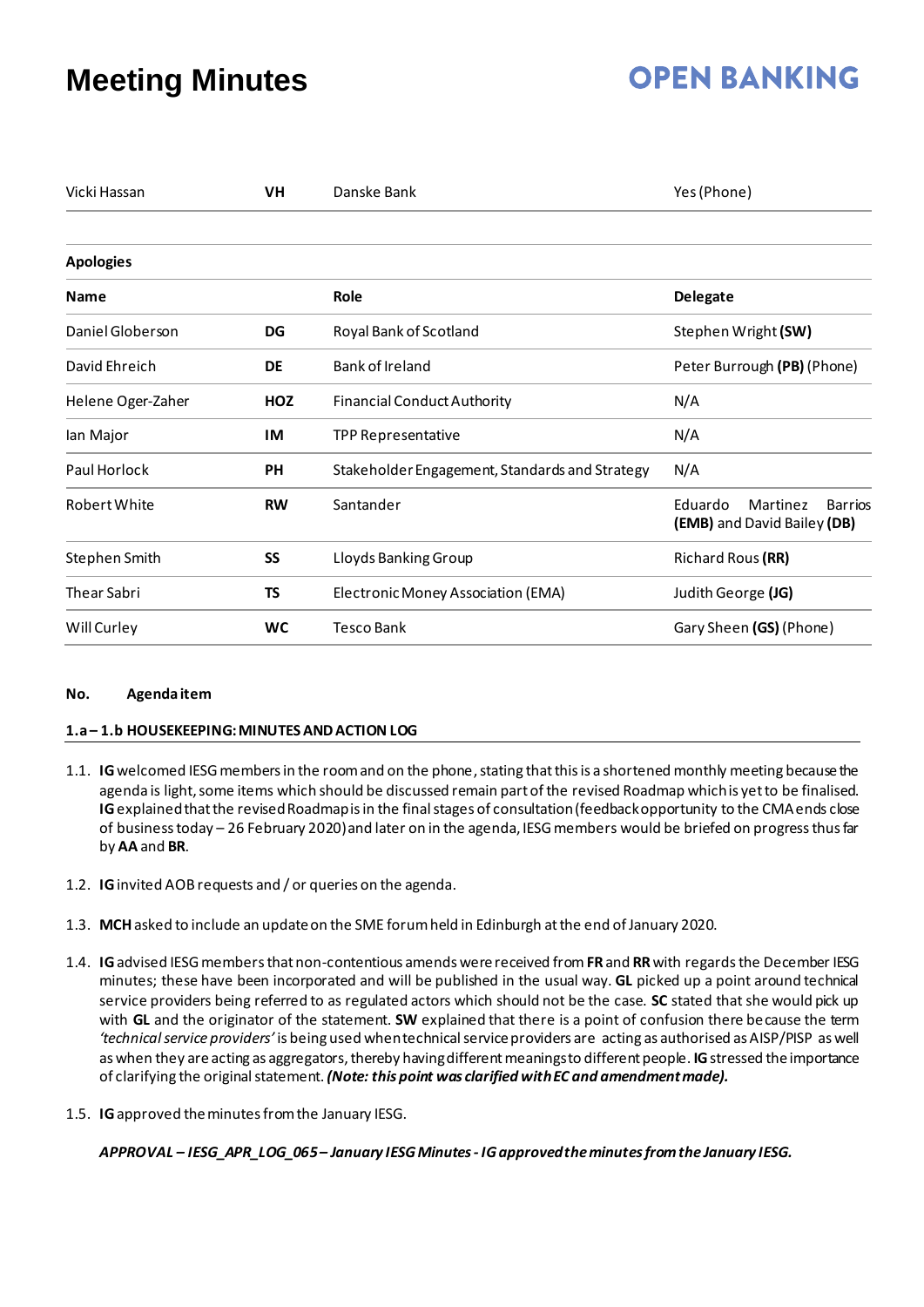1.6. **IG**moved on to discuss the open actions, inviting IESG membersto walk through from slide 25 *(Note:action updates are documented on slides 3-6, with additional comments captured below).*

**OPEN BANKING** 

- 1.7. With regardsto action *#*228 *(Programme Update – MI)*, **IG**advised that it this is a forthcoming item on the Roadmap and the intention, therefore, isto keep it open until the Roadmap is agreed.
- 1.8. **IG**advised that action #330 *(P14 Evaluation of Efficacy of Account Comparison)* is also a roll forward because it isincluded in the revised Roadmap.
- 1.9. On action #336 *(Programme Update – KPIs)* **IG** stated that this is correctly marked *'for closure'*, the MI was distributed out of cycle as promised.
- 1.10.With regards to action #338 *(Screen Scraping Migration),* **IG** advised that **EC** would walk IESG members through this as part of agenda item 2.a. **IG**hoped that the FCA would have joined the meeting by then to contribute. **IG**advised that this action can now be closed.
- 1.11.For action #339 *(Impact of SCA and other risks on consumers - proposal by Consumer and SME representatives),* **IG** reminded IESG members that this relates to the paper proposed by **FR**at the January IESG meeting which has now come back this IESG as agenda item 2.c. **IG**informed IESG membersthat **FR**and **AA** would be presenting the paper.
- 1.12.With regards to action #440 *(Customer Evaluation Framework*), **IG** reminded IESG members that this is about a round table to be organised by **FR**to get a better understanding of CEF.**IG**stated that this is in the process of being organised for 11 March 2020.
- 1.13.**IG** advised that action #441 (Revised Roadmap) has been completed from an OBIE point of view and is sitting with the CMA for consideration. On this basis, **IG**stated that this action could be closed.
- 1.14.**GL** asked if the Hogan Lovells report on DMS could be shared. **FR**added that this went to the CMA9 and hoped it could be shared more widely. **AA** stated that it contained nothing contentious. **IG**asked **EC** to confirmwith Hogan Lovells that the report can be shared; following which it will be distributed to IESG members.

*ACTION - IESG\_2020\_301\_442 – HOUSEKEEPING – ACTIONS – EC to check with Hogan Lovells that the report on DMS is suitable for onward sharing and then distribute to IESG members. Due date – 24 March 2020*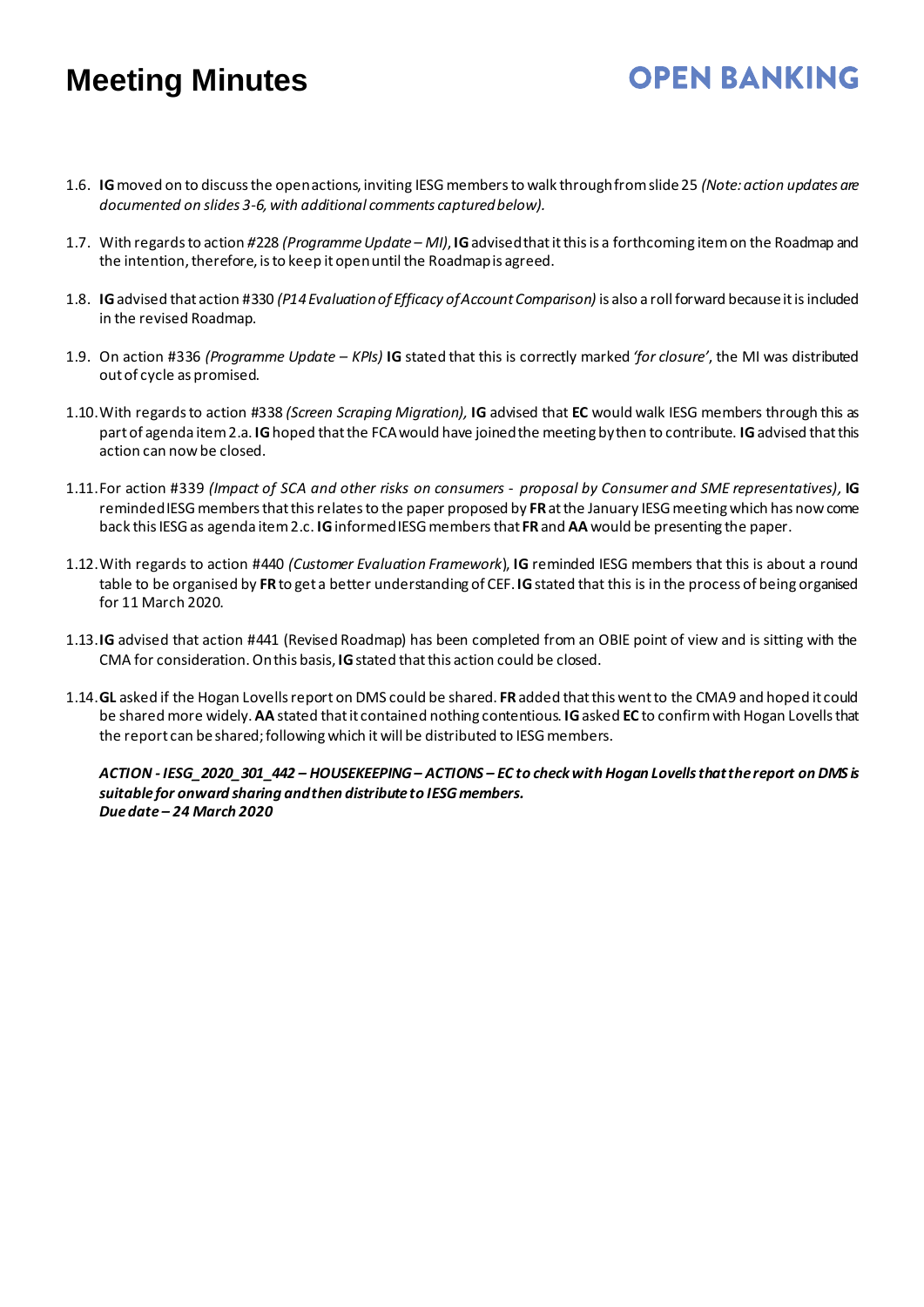# **OPEN BANKING**

### **ACTIONS**

| <b>Action Number</b> | <b>Date Raised</b> | Owner | <b>Description</b>                                                                                                                                                                                                                                                                                                                                                                                                                             | <b>Notes</b>                                                                                                                                                                                                                                                                                                                                                                                                                                                                                                                                                                                                                                                                                                                                                                              | <b>Target Date</b> | <b>Status</b> | <b>Date Closed</b> |
|----------------------|--------------------|-------|------------------------------------------------------------------------------------------------------------------------------------------------------------------------------------------------------------------------------------------------------------------------------------------------------------------------------------------------------------------------------------------------------------------------------------------------|-------------------------------------------------------------------------------------------------------------------------------------------------------------------------------------------------------------------------------------------------------------------------------------------------------------------------------------------------------------------------------------------------------------------------------------------------------------------------------------------------------------------------------------------------------------------------------------------------------------------------------------------------------------------------------------------------------------------------------------------------------------------------------------------|--------------------|---------------|--------------------|
| IESG_2019_301_228    | 17/10/2019         | EC    | Programme Update - MI - Improving the MI<br>process and information quality, including<br>authentication<br>eliminating<br>synthetic<br>requests whilst providing TPPs and TSPs with<br>critical real time information on aspects such<br>as availability, performance and quality to be<br>presented as an agenda item at the next IESG<br>(19 November 2019) with all suggestions<br>from IESG members to be sent through to EC<br>by 01/11. | Update 26/02 - This has been incorporated into the revised<br>Roadmap and would therefore remain open. Carry forward to<br>the March IESG.<br>Update 16/01 - This has been incorporated into the revised<br>Roadmap and would therefore remain open. Carry forward to<br>February IESG.<br>Update 08/01 - Action to remain open during consultation on<br>the roadmap. Carry over to February IESG.<br>Update $17/12$ – This was discussed as part of the roadmap<br>consultation; agenda item 2.e. Action to remain open during<br>the consultation.<br>Update 07/11 - This will be incorporated as part of the revised<br>roadmap proposal and consulted upon.<br>Update 18/10 - Memo re this action was sent to IESG members<br>via the Secretariat with responses requested by 01/11. | 24/03/2020         | Open          |                    |
| IESG 2019 301 330    | 17/11/2019         | AA    | P14 Evaluation of Efficacy of Account<br>Comparison - As discussed at IESG on 17<br>October 2019, IESG members to provide<br>stakeholder representations to the Trustee,<br>copying in Alan Ainsworth by 25/10.                                                                                                                                                                                                                                | Update 26/02 - This is awaiting completion of the Roadmap<br>consultation to proceed. Carry forward to the March IESG.<br>Update 08/01 - Awaiting completion of roadmap consultation<br>to proceed. Carry forward to February IESG.<br>Update 17/12 - IG stated that a letter has been prepared by<br>the OBIE team but discussions were being finalised and this<br>would therefore be carried forward to the IESG meeting on 16<br>January 2020. Carry forward.                                                                                                                                                                                                                                                                                                                         | 24/03/2020         | Open          |                    |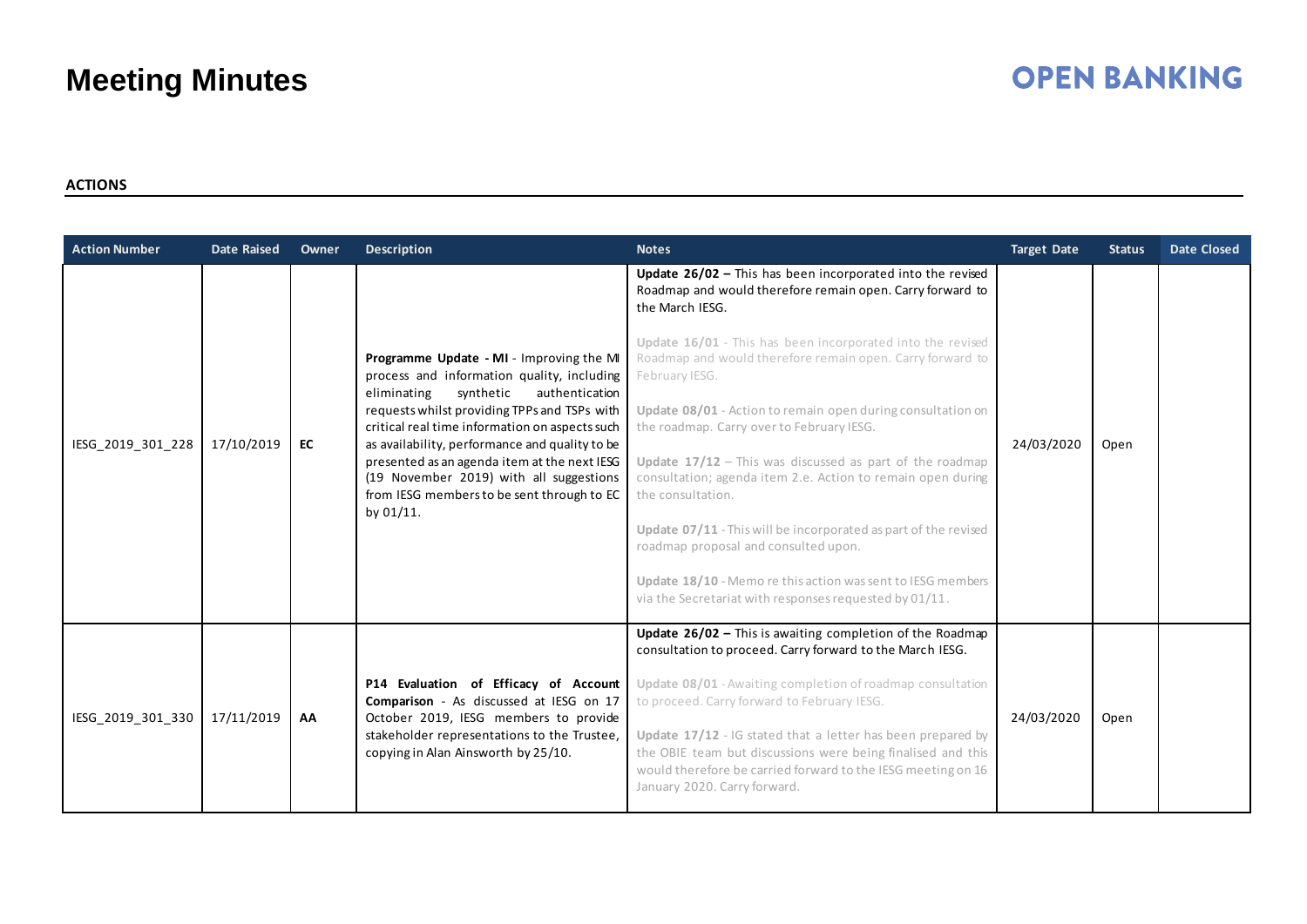|                   |            |           |                                                                                                                                                                                                                                                                            | Update $19/11$ - At the November IESG, AA stated that four<br>representations have been thus far received and there appears<br>to be a level of consistency to these representations, there<br>would be an update at the next IESG of 17 December 2019.<br>Although the deadline for representations was 25 October<br>2019, late submissions would be accepted.<br>Update 11/11 - Review of the stakeholder representations is<br>in progress. Carry forward to the December IESG.<br>Update 05/02 - An out-of-cycle pack containing V3 MI for<br>November and V1 and V3 MI for December 2019 was                                                                                  |            |        |            |
|-------------------|------------|-----------|----------------------------------------------------------------------------------------------------------------------------------------------------------------------------------------------------------------------------------------------------------------------------|-------------------------------------------------------------------------------------------------------------------------------------------------------------------------------------------------------------------------------------------------------------------------------------------------------------------------------------------------------------------------------------------------------------------------------------------------------------------------------------------------------------------------------------------------------------------------------------------------------------------------------------------------------------------------------------|------------|--------|------------|
| IESG_2019_301_336 | 19/11/2019 | <b>EC</b> | Programme Update - KPIs - EC to distribute<br>KPI's out of cycle before the IESG meeting of<br>16 January 2020. The January agenda is to<br>include two months narrative (November<br>and December 2019).                                                                  | distributed to IESG members on 05/02 following a challenge<br>period of 2 days given to the CMA9. This information will also<br>be published on the website. Propose to close.<br>Update 13/01 - The OBIE has been unable to distribute<br>November MI due to late receipt of data from HSBC.<br>Consequently, although the IESG pack contains November KPIs<br>for publication it will not include November supplemental V3<br>information. December KPIs cannot be published as that data<br>has not yet been received by HSBC. This will be sent out of<br>cycle.<br>Update 08/01 - This is to be discussed as part of agenda item<br>1.c at the January IESG. Propose to close. | 26/02/2020 | Closed | 26/02/2020 |
| IESG_2019_301_338 | 16/01/2020 | <b>EC</b> | Screen Scraping Migration - The FCA to join<br>a PMG forum to be scheduled week<br>commencing 20 January 2020 to discuss<br>screen scraping migration, including CMA9<br>responses to the document presented at<br>IESG with a view for findings to be sent to the<br>FCA. | Update 26/02 - This was discussed as an agenda item at the<br>February IESG. This action can now be closed.<br>Update 12/02 - PMG held 11/02. FCA took all CMA9 feedback.<br>Weekly comms to be issued on status update. Status update<br>to be presented at the February IESG - aiming to distribute with<br>tranche 2 pre-read to enable IESG members to receive the<br>latest information.<br>Update 05/02 - Another PMG is scheduled for 11/02 to<br>continue this conversation.                                                                                                                                                                                                | 26/02/2020 | Closed | 26/02/2020 |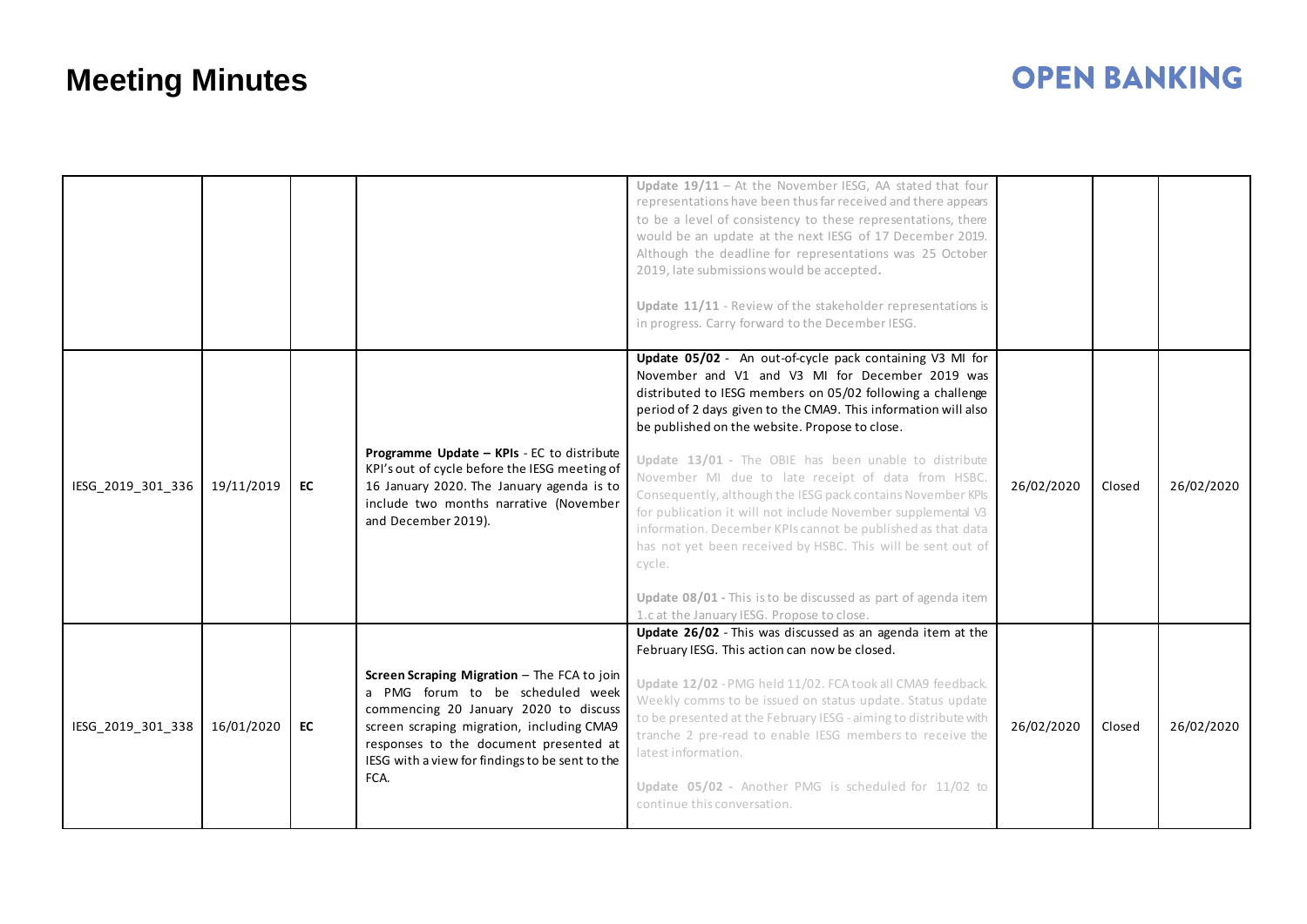|                   |            |           |                                                                                                                                                                                                                                                                                       | Update 23/01 - PMG 'hot topics' scheduled for 28/01/2020.<br>The HOZ of the FCA has been invited to attend.                                                                                                                                                                                                                                                                                                                                                                                                                                                                                                                                                                                                                   |            |        |            |
|-------------------|------------|-----------|---------------------------------------------------------------------------------------------------------------------------------------------------------------------------------------------------------------------------------------------------------------------------------------|-------------------------------------------------------------------------------------------------------------------------------------------------------------------------------------------------------------------------------------------------------------------------------------------------------------------------------------------------------------------------------------------------------------------------------------------------------------------------------------------------------------------------------------------------------------------------------------------------------------------------------------------------------------------------------------------------------------------------------|------------|--------|------------|
| IESG_2019_301_339 | 16/01/2020 | AA        | Impact of SCA and other risks on consumers<br>(proposal by Consumer and SME<br>representatives) - FR/CA/MCH/AA to meet<br>to discuss the possibilities of collating a risk<br>log, after which the secretariat should be<br>advised of when it will be ready to come back<br>to IESG. | Update 26/02 - This was discussed as an agenda item at the<br>February IESG. This action can now be closed.<br>Update 19/02 - Recommendation paper included in the<br>agenda for the February IESG. Propose to close.<br>Update 10/01 - Rough draft prepared ahead of call (Caroline<br>Ambrose, Daniel Jenkinson, Faith Reynolds, Mark Chidley, Alan<br>Ainsworth). Caroline took the action to update and develop<br>the draft. Caroline's recommendation was that this draft<br>should come back to IESG, with a recommendation that a<br>smaller risk group is set up to monitor the risk log, update it,<br>etc and that this becomes a standing item to come back to IESG<br>monthly. This is subject to IESG approval. | 26/02/2020 | Closed | 26/02/2020 |
| IESG_2019_301_440 | 16/01/2020 | <b>FR</b> | Customer Evaluation Framework - FR to<br>facilitate a consumer roundtable to enable<br>better understanding, particularly in terms of<br>scope and purpose of the CEF.                                                                                                                | Update 26/02 - This was discussed at the February IESG. This<br>action can now be closed.<br>Update 05/02 - This has been scheduled for 11/03. Propose to<br>close.<br>Update 10/01 - An initial call is being set up to scope out the<br>roundtable, between Alan Ainsworth, Faith Reynolds, Daniel<br>Jenkinson, Richard Koch and Mark Chidley for week<br>commencing 27/01. The aim is to get invites out to a small<br>group who will form the Roundtable in February.                                                                                                                                                                                                                                                    | 26/02/2020 | Closed | 26/02/2020 |
| IESG 2019 301 441 | 16/01/2020 | IG        | Revised Roadmap - Trustee to finalise the<br>revised Roadmap and share with the CMA.                                                                                                                                                                                                  | Update 26/02 - This was discussed as an agenda item at the<br>February IESG. This action can now be closed.<br>Update 05/02 - The Trustee shared the finalised proposal on<br>the revised Roadmap with the CMA on 03/02. For closure.<br>Update 03/02 - Trustee shared recommendations with the<br>CMA.                                                                                                                                                                                                                                                                                                                                                                                                                       | 26/02/2020 | Closed | 26/02/2020 |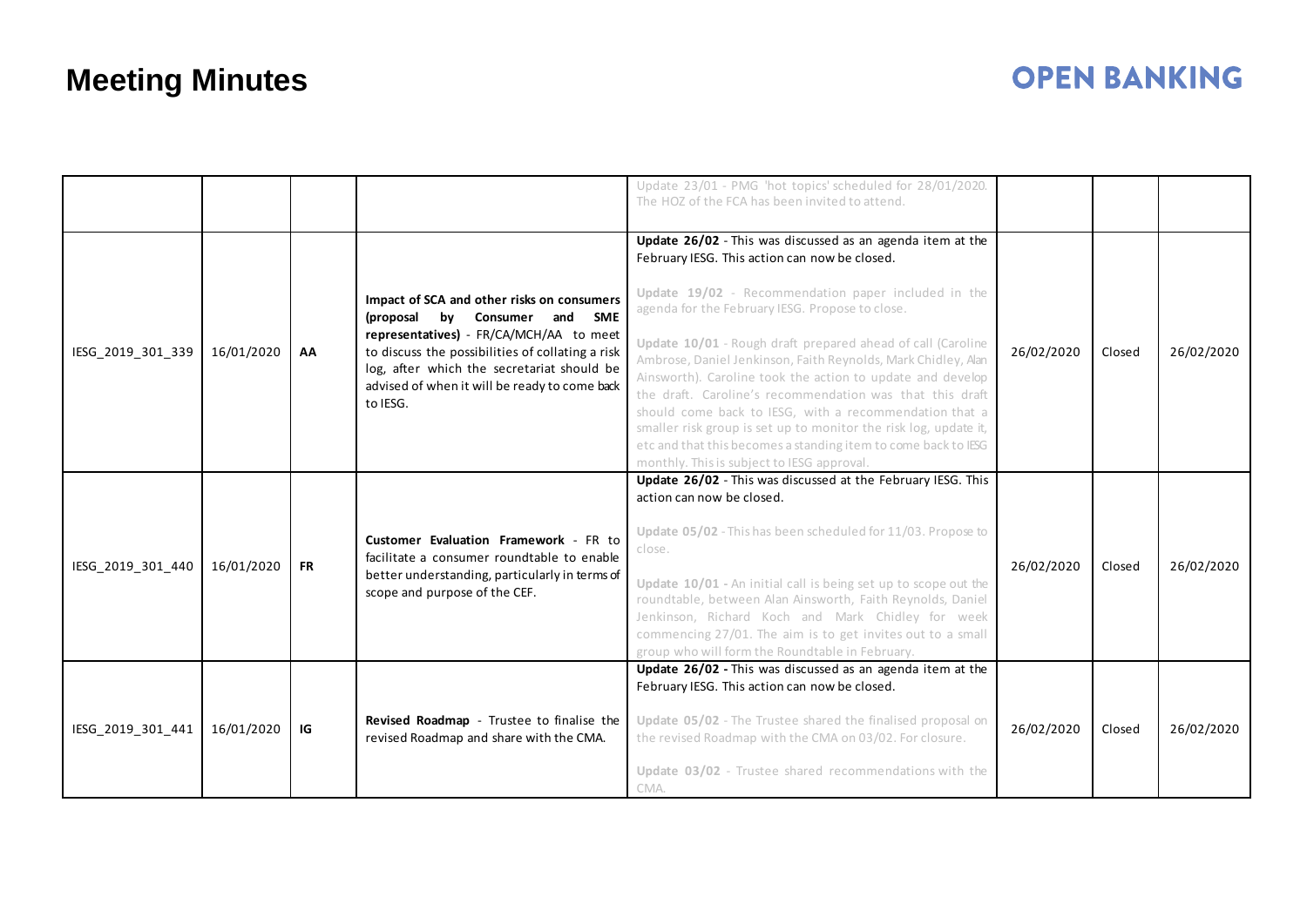## **OPEN BANKING**

### **1.cPROGRAMME UPDATE**

#### *1.c.i OBIE STATUS REPORT*

- 1.15. **IG** introduced the programme update section asking **EC** to highlight key information. **EC** stated that the main reason for the Amber status relates to **IG**'s opening remarks about the Roadmap. **EC** explained that some items within the Roadmap have been updated (e.g. the Customer Evaluation Framework), while other items (e.g. the Nesta Open Up Challenge Digital Campaign) have commenced, but updates will follow at the next IESG on 24 March 2020. In terms of conformance, **EC** asked IESG members to note that while there have been improvements, there is still some work to be done and each of the CMA9 knows their action plan. **EC** added that it is important for the OBIE and the CMA9 to support the TPPs who are moving from prior versions to version 3 and also to support the screen scraping migration as far as is practical (**EC** reminded IESG members that he would be addressing this further along the agenda).
- 1.16. **IG** invited questions with regards to the Open Banking status report, there were none. **IG** stated that firms are obviously waiting for the revisedRoadmap to be completed as a number of action items will be incorporated into the plan.
- 1.17. **IG**asked if there is anything in the revisedRoadmap that should be highlighted as a potential risk. **EC** stated that there is nothing in the implementation entity itself that poses a risk, however, a number of activities that have required engagement from the community have not yet started, adding that this amounts to pressure on the originally published delivery timelines, particularly the evaluation components and standards related work. **EC** explained that once mobilisation begins and feedback is received from the ecosystem, there will be more definitive answers.
- 1.18. With regards to the OBIE conformance suite documented on slide 28, **GL** stated that therearetwo learning points: 1.18.1. Customer Experience Guidelines and conformance are important; and

1.18.2. The ability to use software to test that the security profiles should be standardised rather than fragmented for both the TPPs and ASPSPs.

**GL** stated that these are critical learnings in the UK which every other market is trying to pick up on. On that basis, **GL** expressed surprise at the low levels of either testing or being able to prove that testing has been conformed to. **GL**'s question was whether firms are conforming but not testing (could they be mandated to test) or are firms struggling to make themselves conformant. **GL** thought that this should be moved from the OBIE status report on slide 28 to the CMA9 report on slide 29 and should include other relevant parties.

1.19. **IG**shared **GL**'s disappointment about the fact that there is yet to be a clean bill of health across all of the CMA9. **IG**'s understanding is that the conformance tools themselves test a large group of functionalities, a completely clean bill of health is a very high benchmark. Therefore, **IG**felt that some depth of understanding as to the gap is required; **IG**asked, for example:

1.19.1. Is it a margin for some endpoints that are barely used, or

1.19.2. Is there a big miss – the binary measure is not that helpful.

**IG**explained that the lack of adherence to conformance tools was raised in the status report to the CMA and this will also be reflected in the performance improvement plans, it would be good to determine which of the CMA9 will move on to performance plans and what kind of reporting would be used to track these.

- 1.20. **EC** explained that in terms of the status updates of any individual firm, including both CMA9 and non CMA9, from a security profile perspective and functional conformance perspective, both are public on the confluence site. **EC** explained that the progress of the CMA9 towards security conformance, even the non-conformant ones, there is significant progress being made. On the other hand, **EC** explained that security conformance tickets from the non CMA9 suggest that they have not been mitigating the errors that come out of functional and non-functional conformance tools and security.
- 1.21. **CM**explained that it is more important around security conformance and in **CM**'s view, there is no excuse for firms not to pass the security conformance tests and certify. **CM**added that there is a significant risk to the security of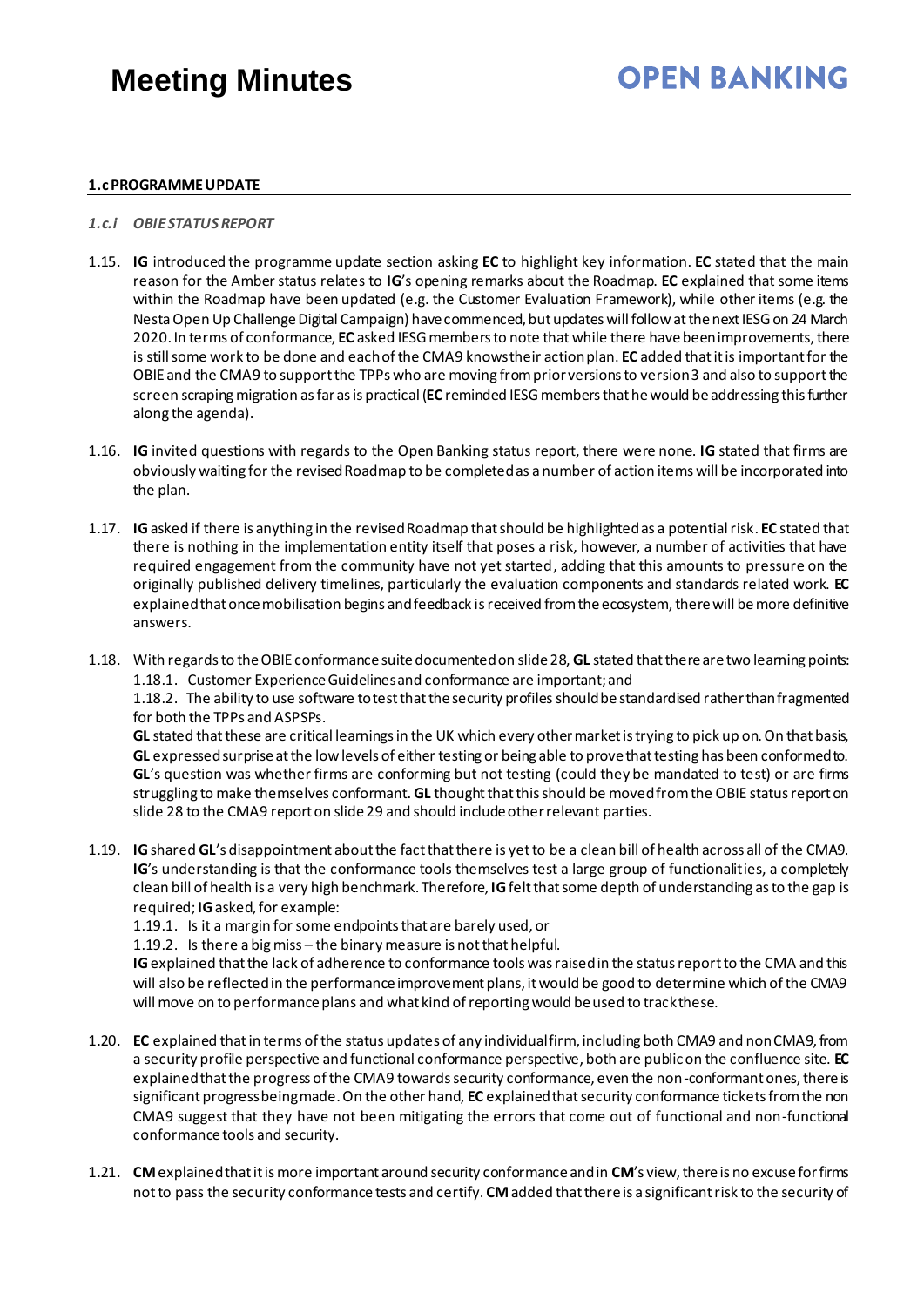# **OPEN BANKING**

the data if firms do not pass or certify for the security profile. **CM**suggested that this should be taken offline and firms should be approached individually. **CM**stated that functional conformance is nuanced as the complexity is down to the fact that the functionality varies in the firms even by product, therefore, there are a lot of edge cases, additional data fields and the tests are more complex. **CM** explained, therefore, that in August, September and October 2019, a tranche of firms passed the conformance, while a number were struggling and of those, this was down to edge cases where something in the tool needs to be unblocked for example. **CM** added that there has been some reluctance by some of the firms to run and supply the test results. **CM** stated that when results are shared, issues can be resolved quite quickly. CM reiterated the fact that there are lots of nuances, different products behave differently, but added that firms need to be certified against the FAPI profile as it is a risk to the firms that do not conform.

- 1.22. **GL** added that economically, being conformant reduces the overhead for all banks and TPPs, adding that during the go-live in January 2018, it took months of integration between banks and fintechs and a lot of handholding on both sides; the conformance and security profile radically reduces the engineering input from both sides of the equation and ensures certainty of connections.**GL** added that it enables things such as dynamic client registration. **GL** stated that UK government has to mandate this for the CMA9, all TPPs and ASPSPs.
- 1.23. **IG**shared disappointment that a clean bill of health for conformance is lacking. The conformance tools themselves test a large group of functionality and having a clean bill of health is a high benchmark.
- 1.24. **EMB** asked for the AIS conformance for Santander to be updated as this was passed in January 2020. **CM**stated that on developers' zone, Santander is reported to have passed AIS.

#### *ACTION – IESG\_2020\_301\_443 – Programme Update – OB Status Report - AIS Conformance for Santander to be amended to show that the bank has passed. Due Date – 28 February 2020*

- 1.25. **IG**confirmed that five of the CMA9 have passed the AIS conformance. **GL** asked if the measurement is by brand. **IG** stated that the point of the conformance tool is to ensure that the APIs have been implemented the way they are intended on both the functional and the security and these are crucial to ensure that connections can work and when the connections do not work, the problem can be identified. **IG**added that in the early days the biggest problem was that the TPPs were pointing at the ASPSPs and vice versa resulting in a lot of effort by the OBL to try and figure out where the problems were. **IG** reiterated that this is a good practice which is taken seriously. **IG** stated that the black and white approach to reviewing conformance is too clumsy as there is a lot of depth to be understood. **IG** added that the intent behind the performance improvement plans which is an item under the revised roadmap is intended to capture that and once this has been addressed, the levels of reporting that goes into IESG will be reviewed. **IG**asked **EC** where conformance is published and at what detail – black or white, pass or fail, granular? **EC** explained that it is black and white in the context of whether they have passed(it contains the detail and the information is public). **EC** looked at this information, stating that most of the CMA9 have passed the original OBIE security profile, whilst majority of the CMA9 have not passed the FAPI security profile.
- 1.26. On FAPI, **EC** explained that across the industry, few firms have passed. **IG** asked if this was a procedural aspect, which **EC** confirmed. Going back to the importance of the security profiles, **EC** stated that it is not a onetime pass as when infrastructures and facilities change, it should be recertified. **IG**thought it would be appropriate to give due attention to this, and as part of the Roadmap going forward, it should be a key item to be explored.
- 1.27. **FR** asked what the downstream impact is on consumers. **EC** explained that if a firm has not passed the original OBIE security conformance and / or has not got a FAPI conformance, then depending on their implementation, there are downstream security risks that will ultimately manifest with the consumer. **FR**echoed that the consumer bears the risk.
- 1.28. **SW** wanted to define what the risk actually is as RBS would go through their own internal security which involves huge compliance operations before anything is put live. On this basis, **SW** was reluctant to agree that the consumer bears the risk.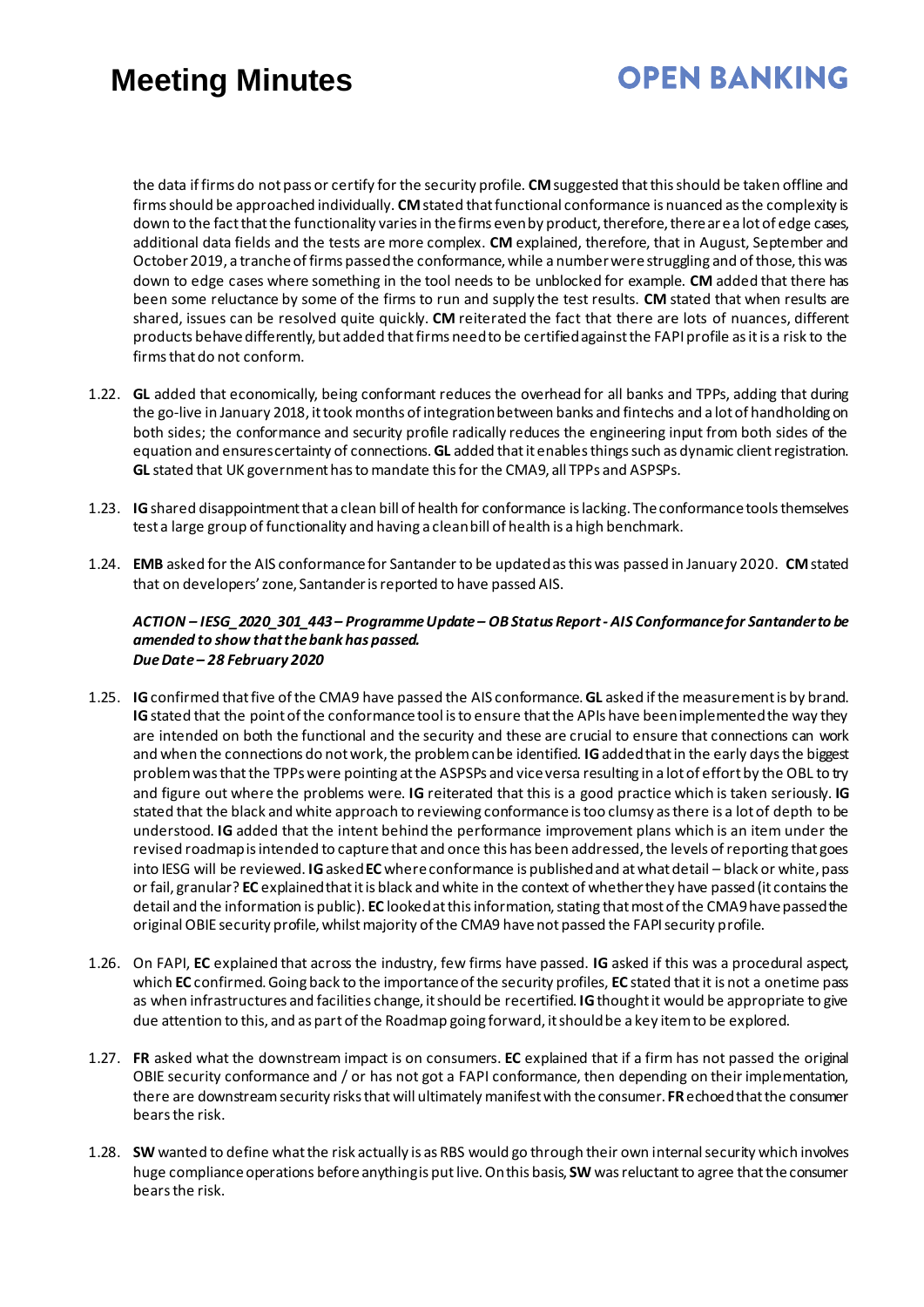- 1.29. **HP** commented on the risk raised, stating that the way it is being portrayed makes it look larger than it might be in reality, all the regulated firms have stringent controls ahead of putting things out live and many of the conformance issues are fussy little changes which if looked at in terms of materiality of the risk to the firm or consumer is extremely low. **HP** agreed that the fixes should be made and is supportive of this being a Roadmap item, but did not think the risk should be characterised as high.
- 1.30. **IG** explained that this is about adherence to a standard as opposed to a classical or material risk of data loss. **EC** stated that with the CMA9, majority went through OBIE security profiles and some have FAPI so there is confidence, however, for the rest of the ecosystem, this is not the case.
- 1.31. **EMB** agreed, explaining that there is a gap in the TPP community. **EMB**wanted to know what the assurance is that TPPs are following the proper conformance from a technical perspective – are they pledging to the standards and specifications? **EMB** explained further that there have been examples of major TSPs acting as ASPSP and AISP, providing services while onward provisioning is not properly implemented.
- 1.32. **HP** was nervous about the insinuation that regulated firms are acting irresponsibly and in the absence of specific evidence to support this, then this conversation should not continue.
- 1.33. **RR** asked if there is a risk to customers, is it the business of IESG / Open Banking to police and manage the risk? **GL** stated that the purpose of this forum is to ensure that the ecosystem accounts for orchestrating things that eliminate consumer risk –such as customer redress and dispute resolution. As the regulated body that is delivering this capability, **GL** thought that it was right for Open Banking to get involved. **RR**submission was that if the issue was with a non-CMA9 bank who were not compliant, then it is up to the bank to sort the problem out.
- 1.34. **GL** wanted to make the simple point that all parties should be conformant as it is good practice, reduces risk, engineering costs and has the scrutiny of the global community looking at threat assessments and vulnerabilities in the API structures which are skillsets not possessed by individual firms.
- 1.35. **CM** suggested that this is the wrong forum for this conversation but it is a relevant discussion. **CM** went on to explain that he would like to see security experts involved in this conversation, it is the job of OBIE and the collective organisations to get this right as there are risks attached to non-conformance. **CM**proposed to take this offline.
- 1.36. **IG** clarified scope, stating that nobody is disagreeing with the fact that this is an important element and due attention is required. **IG**explained that the reason why there is misunderstanding with regards to where the scope for this lies is that in order for the Trustee to meet obligations under the Order, a standard has to be created and this has to be open. **IG**explained that 'open' means that it can be used by any party within the ecosystem, whether within the UK or outside. In order to ensure that the standard is easy and convenient to comply with, **IG**explained that conformance tools were introduced – these are made available to all participants in the ecosystem, including TPPs and non-CMA9 ASPSPs. **IG** deemed this an entirely appropriate way of doing things. **IG** went on to explain that the remit of the Order and the Open Banking Implementation Entity is to monitor only the CMA9 and not the TPPs or the non-CMA9 ASPSPs. **IG**explained that it is also not the remit of the Trustee and the OBIE as a mechanism of the Trustee to require or mandate any remedial action outside of the non-CMA9 as this is a matter for other regulators (predominantly the FCA as it relates to the PSD2 and also the ICO). With regards to views and opinions that are substantiated, **IG** thought it appropriate for IESG via the Trustee to communicate them up to the regulators, but described speculation without substance as to whether or not there are other issues as an overreach by this entity. **IG** did not want to be in a position where views or positions from the appropriate regulators for those entities became undermined or conflicted. **IG**stated that this had been a healthy conversation, however, boundaries need to be respected and if there is confidence that the tools are in a good position, this is an on-going evolution and how they work in practise can be demonstrated, it is within the remit of OBIE to work with the CMA to obtain conformance with these tools, then they can be made available, inc luding the lessons learnt.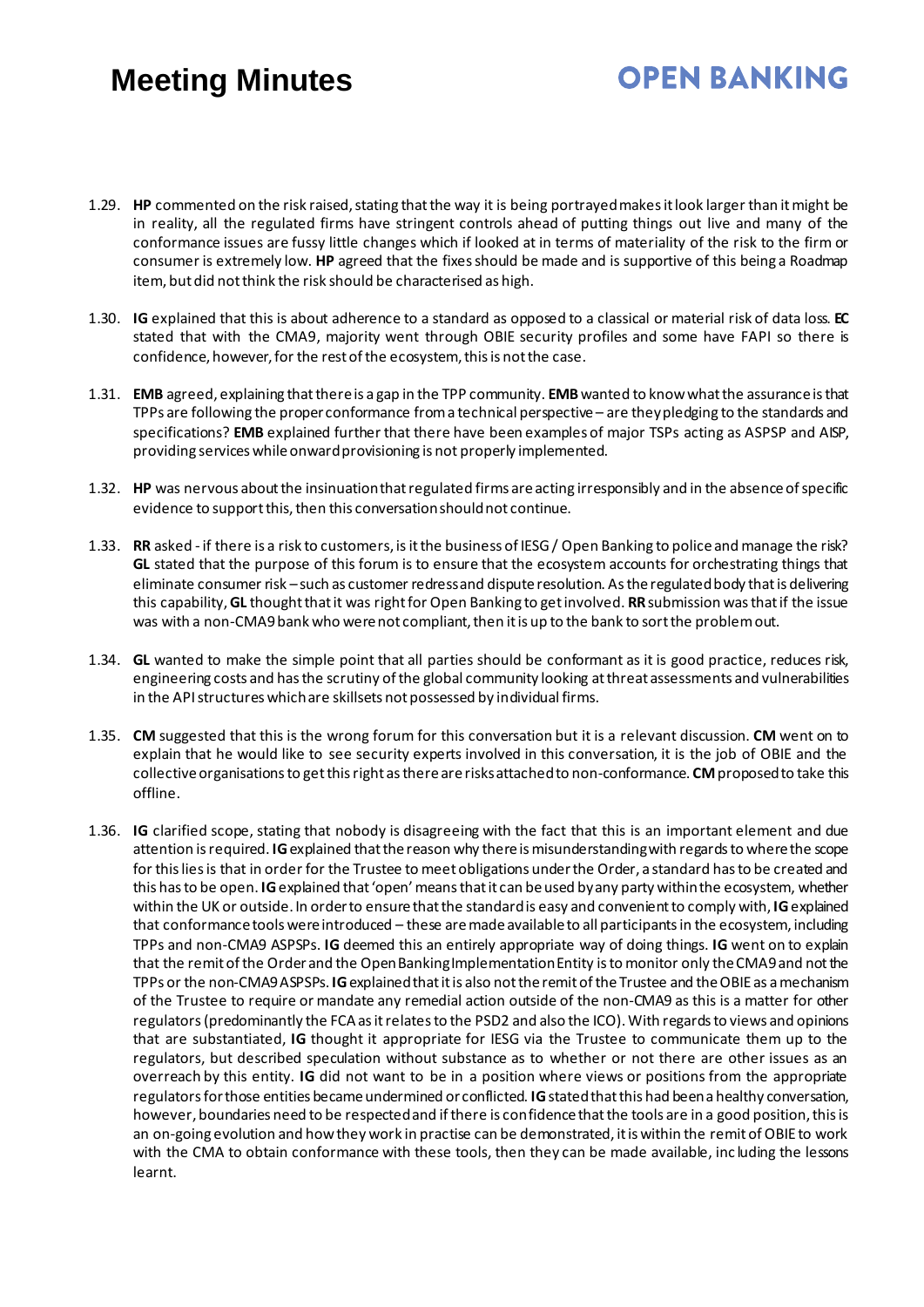1.37. **SMD** agreed with **IG**'s points, explaining that the ICO would welcome any submissions / observations via the Trustee about any concerns regarding structure and detail. In this case, **SMD** stated that the FCA is better suited to this, but as an approach, **SMD**stated that the ICO would be supportive.

**OPEN BANKING** 

1.38. **IG**drew a line, stating that the take away is that there is consensus that conformance is important, despite varying reasons why adherence to the conformance tools is important and the Roadmap has a definitive place for reviewing conformance for the CMA9 and a mechanism for taking action where conformance has not been met.

#### *1.c.ii CMA9 STATUS REPORT*

- 1.39. **IG**moved on to slide 29, reminding IESG members that thisis a CMA9 submission.**IG**asked **EC** to give an overview, after which the floor would be opened up for questions and comments.
- 1.40. **EC** explained that some firms are still under directions.
- 1.41. **EC** went on to provide key updates since the last IESG Cater Allen have made some strides forward as they passed functional conformance testing previously and are now in the latter stages of a managed roll out validation for AIS, PIS will follow shortly. In terms of customers on the platform, **EC** stated that they have migrated from a legacy platform to a new platform, which includes the Open Banking functionality – there is one more tranche in Q2. From an OBIE point of view, **EC** stated that there is a detailed plan that sits behind that that is being actively monitored.
- 1.42. With regards to the other Red items, **EC** explained that these relate predominantly to 3.1.4, and the submission of detailed plans(and P7 in particular).
- 1.43. **EC** stated that there are a couple of firms that have no detailed plans and others are awaiting the outcome of the Roadmap before they confirm their plans.
- 1.44. **IG**expressed disappointment at there being so many Red statuses and P7 seems to be the driver of some or all of these. **IG** explained that there have been a few conversations in the bilaterals with some of the CMA9 about P7 and wanted to take this opportunity to make a couple of points / observations. **IG** stated that there was some confusion about whether P7 is actually a mandatory requirement under the Order. **IG**stated that it is and this is regardless of the Roadmap because the implementation of this was agreed prior to the Roadmap consultation, adding that the Roadmap reflects on-going and new activities. On this basis, **IG**explained that if a CMA9 member is choosing not to implement P7, they are essentially atrisk that it will not be approved as part of the Roadmap. To be clear, **IG**added that the clock has started for P7 and it is reflected in the proposed Roadmap. IG stated that it could be removed from the Roadmap (in which case it no longer is mandatory), however, the assumption should be that it will remain on the Roadmap. With regards to the confusion about whether it was made clear to the CMA9 that P7 was a mandated item, including the timing for that, and **IG** took the opportunity to read an item from the minutes from the November 2019 minutes which was approved and published in December 2019. **IG** read out the extract as follows:

*APPROVAL – IESG\_APR\_LOG\_059 - P7 (Reverse Payments) - This functionality is approved to be included in version 3.1.4 of the Standard (due for publication on 23 Dec 2019). Option A should proceed, implementation will be mandatory for the CMA9, with implementation completed six months from the publishing date of the standard.*

- 1.45. **IG** was unsure as to why there was potential confusion as to this item being a mandatory requirement and requested that any further confusion around this, or if clarity is required, that this could be picked up offline.
- 1.46. **IG**opened the floor to comments. There were none.
- 1.47. **IG**explained that there is another aspect of reverse payments that has nothing to do with whether or not it is an implementation requirement of the Order, it is to do with questions around data; this has been raised by two of the CMA9. **IG** handed over to **AA** as it is a bit technical, but the team has worked with the ICO on this and have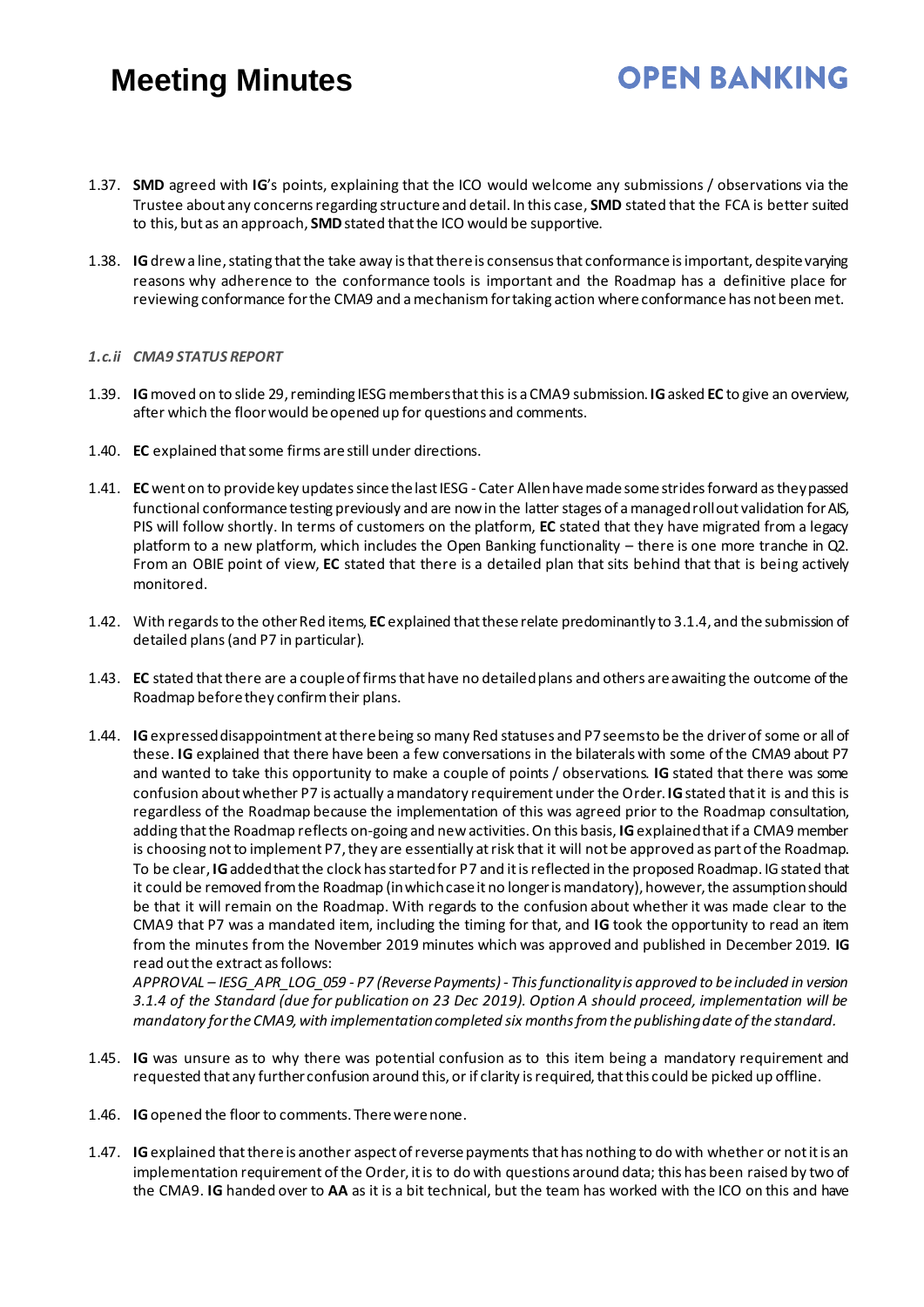# **OPEN BANKING**

written to the relevant CMA9. **IG** asked **AA** not to be conversation specific, but to draw out broad high level observations that might clear up any potential questions that other CMA9 members might have.

- 1.48. **AA** explained that the core question from ASPSPs is around whether they are being transparent with their customers specifically relating to sharing of account details. **AA** explained that the OBIE view (supported by the ICO) is that the appropriate place to make a customer aware of various data sharing issues is within the privacy notice. Looking at some of the notices, **AA** stated that it appears to be called out specifically or in general terms within the detail of the privacy notice, however, the general view of the OBIE and the ICO is that this could be covered within the details of the privacy notice. **AA** stated that repeatedly advising the customer that this is going to be shared might inadvertently confuse the customer; especially where this advice is given for certain journeys but not others (which are covered within the privacy notice). **AA** stated that in effect, this could go against the principles of GDPR because of confusion. **AA** informed IESG that another point that has been raised is the lack of contract between the PISP and the ASPSP. **AA** stated that this is particularly important because PSD2 replaces that, but this is not governed by PSD2. **AA** explained that from an OBIE point of view, the privacy notice is the appropriate place to cover that; therefore, that point is not particularly relevant in this case. **AA**'s third point which he pointed out was particularly important to OBIE is that it amounts to a replay of consent within the terms of PSD2, but also, this is contrary to what has been written down in the Customer Experience Guidelines. **AA** reiterated that the shared view between the OBIE and the ICO is that the appropriate place to make a customer aware of the data being shared is within the privacy notice and that most privacy notices currently cater for that already. **IG** stated that the any questions on refunds, particularly as they relate to whether they are an implementation requirement or not can be answered by the OBIE team; as well as questions around the overlap with GDPR.**IG**hoped that this might help to provide transparency on the CMA9's delivery against refunds, thereby turning some of the Reds to Amber if not Greens.
- 1.49. **FR** queried some of the thoughts around privacy notice from a usability and understanding point of view. **FR** explained that whilst she was not advocating for any specific position on this (as not fully aware on specifics), she wanted to request that the OBIE meet with the PSR to ensure that all considerations have been taken on board, given the authorised push scam work or the consideration that consumers should know how their account number and sort code are dealt with. **FR**added that putting information in privacy notices basically means that nobody will read that, meaning that the consumer will not be aware. FR added that this shows a short coming in the way complex issues are explained to consumers.
- 1.50. With regards to the privacy notice, **RR** stated that in the concept of an AISP, it is made clear upfront to the customers that they are consenting to do something on a permanent, 90 day or on-going basis, and they then decide whether or not they want to see the details. However, **RR** was of the opinion that the actual *'you are consenting to...'* is prominent and the retaining of sort code and account number in the PISP journey crosses the line from stating that no data is being retainedon an on-going basis to saying that this data is being retained for a period of days, weeks, months. **RR**thought on that basis that the data privacy should require more thought.
- 1.51. **FR**thought that there was more work to be done with ICO on helping merchants understand how they can protect and store information as the comparison with cards on file is that upon purchase, the long card number is stored, but the consumer protections are different for PIS which is where the issue arises. Separately, **FR** wanted IESG members to note that the supporting network of codes and requirements for merchants involved in card payments that is also different as there are no such codes or requirements for PIS; the only thing required is a contract between the merchant and the PIS, therefore, there is some work that can be done by OBIE and the ICO to put in place guidance on provisions for the contracts (PISPs and merchants), definitely some guidance from the ICO on what merchants should do, how they should store this information, how should they store it separately, including names and address
- 1.52. **SMD** explained that three areas have been discussed:
	- 1.52.1. Lawful basis of obtaining consent;
	- 1.52.2. Principles of transparency; and
	- 1.52.3. Principles of security.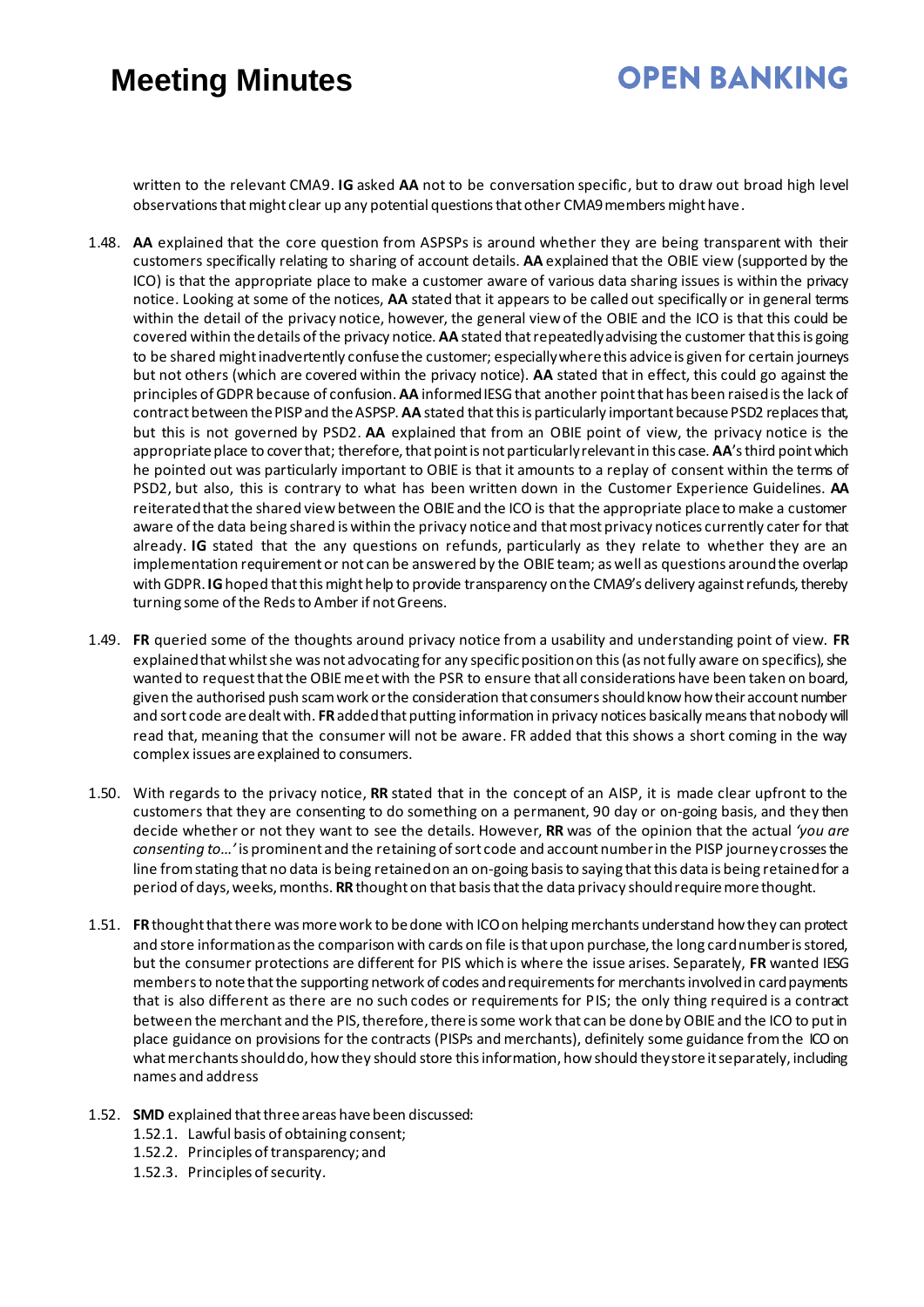# **OPEN BANKING**

**SMD** explained that these three principles are important, but different. **SMD** added that there are questions around what parties are responsible for the disclosures that need to be made within the data protection world vs. making sure that people understand. **SMD** stated that the ICO hold these in high regard but they go beyond compliance. From **SMD**'s point of view, there has to be clarity on when it is a straight compliance issue that can be nailed by citing an aspect of the Data Protection Act 2018 vs. what good looks like.

- 1.53. **FR** stated that this is a justifiable response, but explained that there has been a lot of push back on reverse payments, therefore there needs to be consideration about how a wraparound (not necessarily OBIE) is delivered. **FR** wondered if this is something UK Finance would take forward or if it could be considered as part of the TPP Guidelines.
- 1.54. **IG**explained that the way to bridge these two discussions is to note that there is a big issue around the information that banks have, and share with other parties that are not known to the OBIE or would be known if the privacy notice was fully understood. **IG** stated that it is an enormous issue that involves credit reference agencies, marketing agencies, etc. which cannot be tackled at this forum. **IG**stated that the OBIE wasreacting to unnecessary friction in the replay of consentsin a customer journey; if customers are going to use a refund functionality, it has to work well for them. **IG** stated further that the CEG as part of the Standards have to be complied with, adding that the OBIE is helping banks (the CMA9) to understand what they ought to do from a compliance perspective in order to adhere to the Customer Experience Guidelines. **IG** explained further that this important approach sits within the remit of what the entity is trying to achieve. More broadly, **IG**stated that someone should be looking at the information shared by the banks, but it is not within the narrow confines of the activities being undertaken here. **FR** explained that there this is a specific use case – the sort code and account number gets passed on to a PISP who may or may not pass that on to a merchant to facilitate a refund. **FR** said that making the consumer aware of this is the point that has been raised by the bank. FR appreciated the fact that there are onward sharing issues but stated that she is referring specifically in this PIS journey and the remedial actions, which whilst not required by compliance, from a consumer point of view, these are important. IG responded by stating that if that is the approach, **FR** needs to take a step back and think about all the situations in which sort code and account number are shared by banks, aggregate them all, identify which parties they go to and then understand what kind of regulatory requirements sit around that.
- 1.55. **SMD** expressed a need to ensure that the FCA and ICO are aligned in all conversations regarding this.
- 1.56. **CM** pointed out that in the CEG (which IESG members all contributed to), it has been clear regarding the recommendations for TPP or PISP side about what the PISP should be clear about, such as what data is being collected, purpose, etc. **CM** stated that there are references to guidelines from the ICO on GDPR requirements. **CM** added that there is on-going work around whether the TPP guidelines are clear enough in these areas. **CM** thought the conversation was about what, if anything, needs to happen to the ASPSP side in the flow. **FR**explained that the reason for the ASPSP question is ultimately a consumer question as even though there are different sides, it is one journey for the consumer.
- 1.57. **IG** stated that questions on refunds should be brought directly to the OBIE for support, adding that the OBIE's position will be reviewed, ensuring that customer security is maintained / ensured as it relates to P7. **IG**specifically mentioned questions as particularly relating to: 1.57.1.Is this an implementation requirement or not? (the OBIE believe it is and can provide the support needed

internally to move that forward); and

1.57.2.Questions around the overlap with the GDPR (the OBIE has done some thinking on this and can provide support to overcome that hurdle).

1.58. **GL** was interested in a perspective on the reason for the Amber status for Barclays RJID as the templates for customer experience RJID are a year old now, therefore the customer interface which should be quite simple to fix and should be complete by now. **IG**explained that the OBIE team are liaising directly with Barclays on this.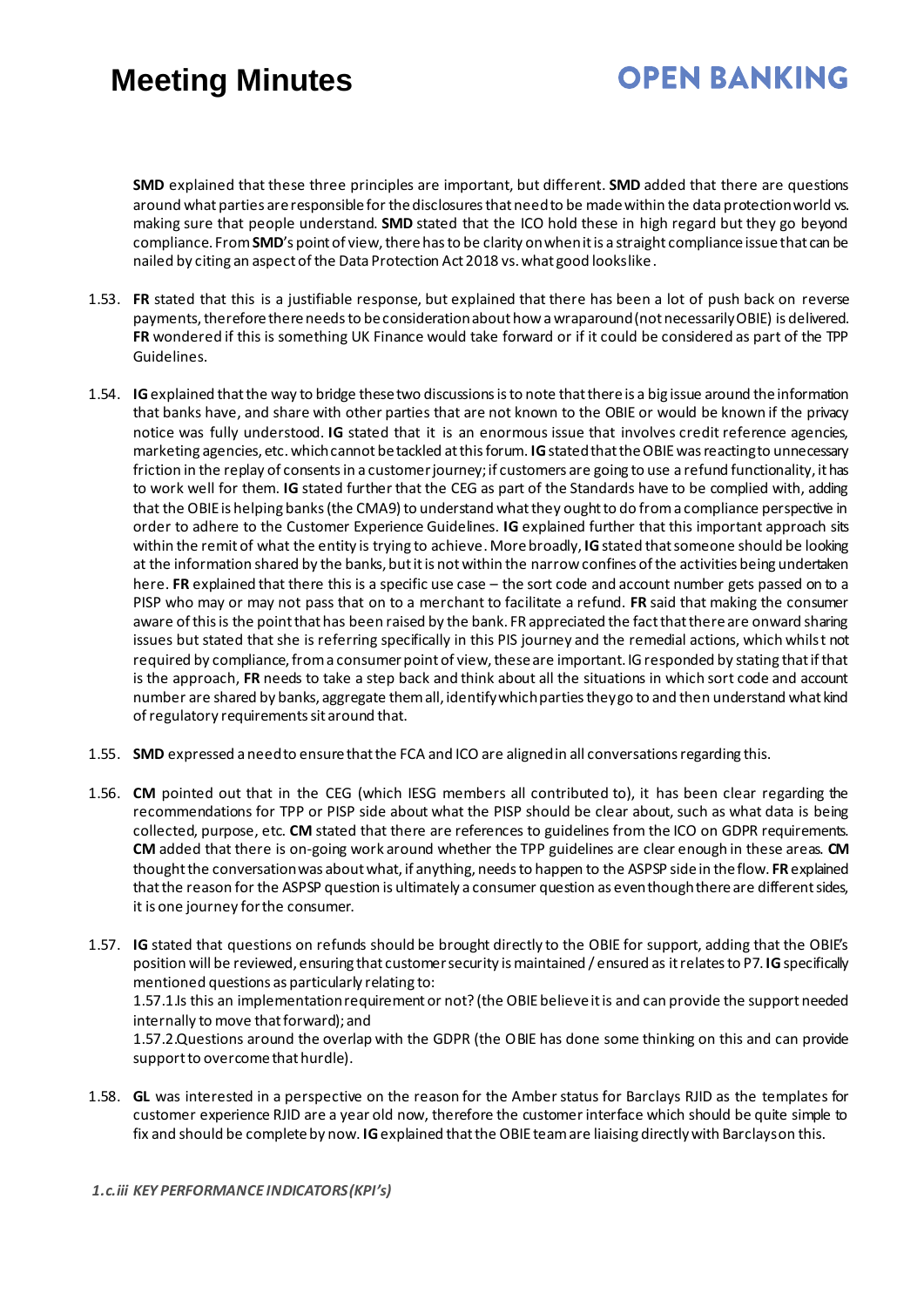1.59. **IG** moved on to the KPIs, informing IESG members that the information is in the pack, transparent and on time and did not think a long discussion was warranted. On that basis, **IG**invited **EC** to give a high level input.

**OPEN BANKING** 

- 1.60. **EC** stated that on the main metrics, API availability is slightly up as an improvement to the trend; however **EC** thought that it was liable to the top out to the 99% level if the aggregate level across all the banks is looked at.
- 1.61. In terms of average APIresponse times, **EC** informed IESG members that it is slightly worse, but this is because a number of the banks had significant performance problems, but are now recording material improvements, so overall, even though it has bounced back to something that is marginally worse than prior months, the improvements are significant. With regards to the growth from some of those banks, they are outstripping what they were doing in terms of growth of consumers and API calls. **EC** explained that it is not an absolute correlation between the two, but there is definitely an improvement in response times and overall growth from those banks.
- 1.62. In terms of the successful API calls, **EC** commented that there is a slight improvement recorded as a number of the more systemic technical and business failures have begun to improve, albeit there being a bit more work to do on that in terms of trying to bring this back down to a small percentage.
- 1.63. **EC** had an ask with regards to the presentation on the web the failed technical business is reported in absolute numbers, however, **EC** thought it would be more helpful for the industry who look at the API's if this is moved to a percentage. **EC** explained that this would not be to take away the actual percentage, but to ensure that the individual rates can be determined because the absolute numbers creates the impression of a worsening situation when in reality, the reverse is the case.
- 1.64. **IG** was happy to take comments offline, but expressed that he was struggling to reconcile the fact that broadly speaking, it looks like there is a level of stability being attained, however, individual TPPs are lobbying the OBIE often referring to specific issues with specific CMA9's; issues which are not being reflected in these numbers. **IG** stated that this will not be addressed now, but on the revised Roadmap going forward, this will be discussed, particularly with the performance improvement plans where they are relevant to specific banks or brands. **EC** explained that these issues do not tend to relate to relate to complete outages or performance problems by any of the banks, but are quite specific to the TPPs in question. **EC** recognised that when looking at the detail, those are specific issues.
- 1.65. **SW** drew attention to the information on slide 48*(authentication efficacy).* **SW** stated that this is the first time this has been provided and the figures do not correlate to what was provided by RBS and requested a follow-up conversation to go through it as UBN is not 8% success. **IG**stated that this would be rectified.

#### *ACTION - IESG\_2020\_301\_444 - Programme Update - KPI's - Authentication Efficacy - MI team to amend the information reported for RBS. 10 March 2020*

1.66. **JG** drew attention to the information on slide 46 *(Payment adoption)*, stating that a number of payments have completed successfully and wanted to know if total number of attempts is collected or just number of payments successfully completed. **EC** explained that it is total attempts. **IG** stated that there will be further analysis on this will be done as part of the PIP point.

### **2.a IESG SCREEN SCRAPING MIGRATION AND EIDAS IMPLEMENTATION**

- 2.1. **IG** stated that the FCA is essentially on point for steering on the adjustment period are not present at the meeting, however, **IG**requested a high level descriptionof the paper from **EC**.
- 2.2. Regarding issues, **EC** commented that these are usually not specific to individual TPPs, some are owing to the fact that they have not onboarded properly, whilst others would be nuanced to the data, relating to a particular TPP rather than TPPs in general. **EC** stated that the CMA9 have done a good job of reaching out to, in particular, the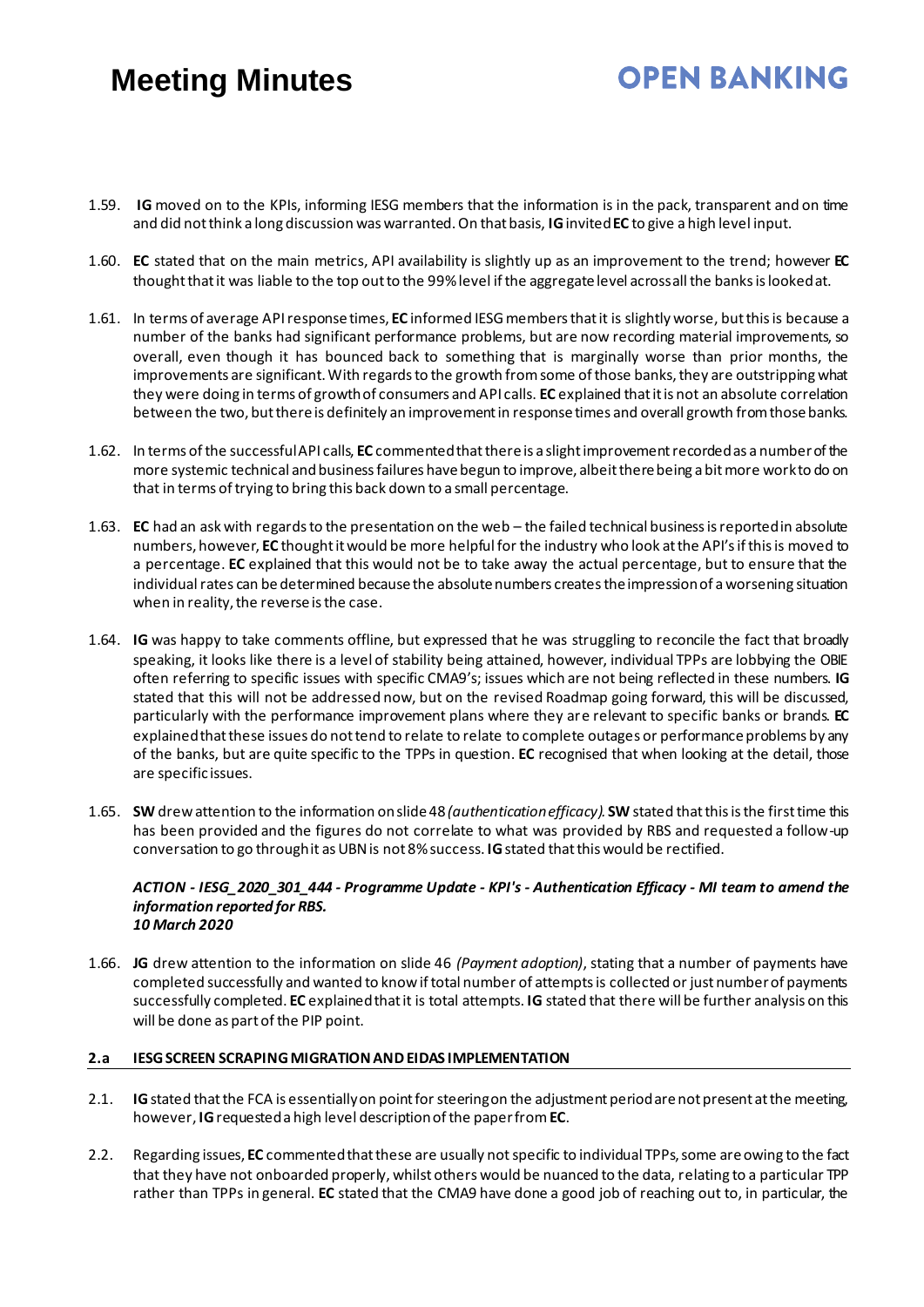# **OPEN BANKING**

TSPs that are involved in these who are either regulated or providing access through. **EC** added that the overriding observation is that with a couple of exceptions, they are all late - a number of TPPs have only just started sizeable migrations over the last couple of weeks. **EC** added that preparations have been in progress and some of the migration activities are underway, however, the numbersthat have not started still represent a high percentage of consumers.

- 2.3. **IG**confirmed with **EC** that this is the official message that would be provided to the FCA and the OBIE will continue to work efficiently and effectively to support the TPPs.
- 2.4. **EC** explained that a small number need to finish this, with majority well underway. **EC** explained further that for the few exceptions to this, the firms in question know what they need to do and so do the FCA. **IG**stated that the OBIE and the CMA9 are doing as much as is reasonable, adding that without speaking for the FCA, the communication so far has been that the deadline for the adjustment period will not move. **IG**stated that it feels like it might be tight to get some of the TPPs over the line.
- 2.5. **GL** advised IESG members that he had a more nuanced response from the FCA with regards to the adjustment period – there will not be a new line in the sand, but they would move to more direct supervision of each firm to ensure that the migrations complete. **GL** stated further that the basis of the adjustment period was for the APIs and all of the requirements were finished and a period for TPPs to migrate; most of the issues have occurred are technical issues on the ASPSP side. **GL** stated that the question to the FCA is what happens when ASPSPs have: 2.5.1. Got no modified customer interface (TPPs were not campaigning for this, but it is a requirement); or 2.5.2. When new SCA is introduced, forcing firms to cease screen scraping at a period where the APIs are not quite fully functional.

**GL** stated that perhaps the regulator might introduce a case-by-case adjustment to the adjustment period in relation to screen scraping access.

- 2.6. **IG**did not want to speak on behalf of the FCA's position, referring to the discussion as a helpful reflection. **IG**stated that OBIE and the CMA9 should do everything possible to get the TPPs moved over within this period of adjustment and not assume that there will be an adjustment or case-by-case adjustmentso as not to deprioritise anything that is being done at the moment. **IG**used this opportunity to encourage CMA9 to come to Trustee or **EC** directlywith specific thoughts and initiatives that can be used to streamline this overall process.
- 2.7. With regards to the consumer aspect of this, **MCH**mentioned that he was in a meeting where there was a reference to attrition - consumers losing service which they are entitled to rely on and expressed surprise that these difficulties exist for TSPs, TPPs or any or anyone as the attrition will have a bad outcome for some business consumers. On that basis, **MCH** stated that this should not be viewed as a technological glitch leading to an attrition, but to customers of businesses (CMA9 ASPSPs, non-CMA9 ASPSPs or TPPs) losing potentially critical services. **MCH** added that the FCA is aware; nobody understands the exact scale, suffice it to say that it is potentially significantly.**IG**stated that the team have worked hard to understand the problem, including working with individual firms and TPP's. **IG**'s understanding is that a lot is down to communicating with their customers and trying to create multiple journeys as opposed to technology. **IG**added that a lot has been done to identify the particular firms.
- 2.8. **HP** explained that there is a risk that the transition from screen scraping to PCD compliant method of access is perceived as the reason why some services will cease, but in fact, some firms are saying that business models have not been profitable or effective and are therefore not willing to invest in and making that transition as a commercial choice. **HP** added that HSBC is expecting to deprecate version 1 end points that were launched in January 2018 by the end of March 2020 and one PISP has candidly stated that they will not be moving up to version 3 because they are not making any money out of this and they do not strategically think that it is in their interest to invest engineering time. **HP** explained a further risk that what is being said in the market is misunderstood, customers may lose that product but this is not driven by PSD2 or anything being done in the ecosystem, but by the commercial choice of the firms.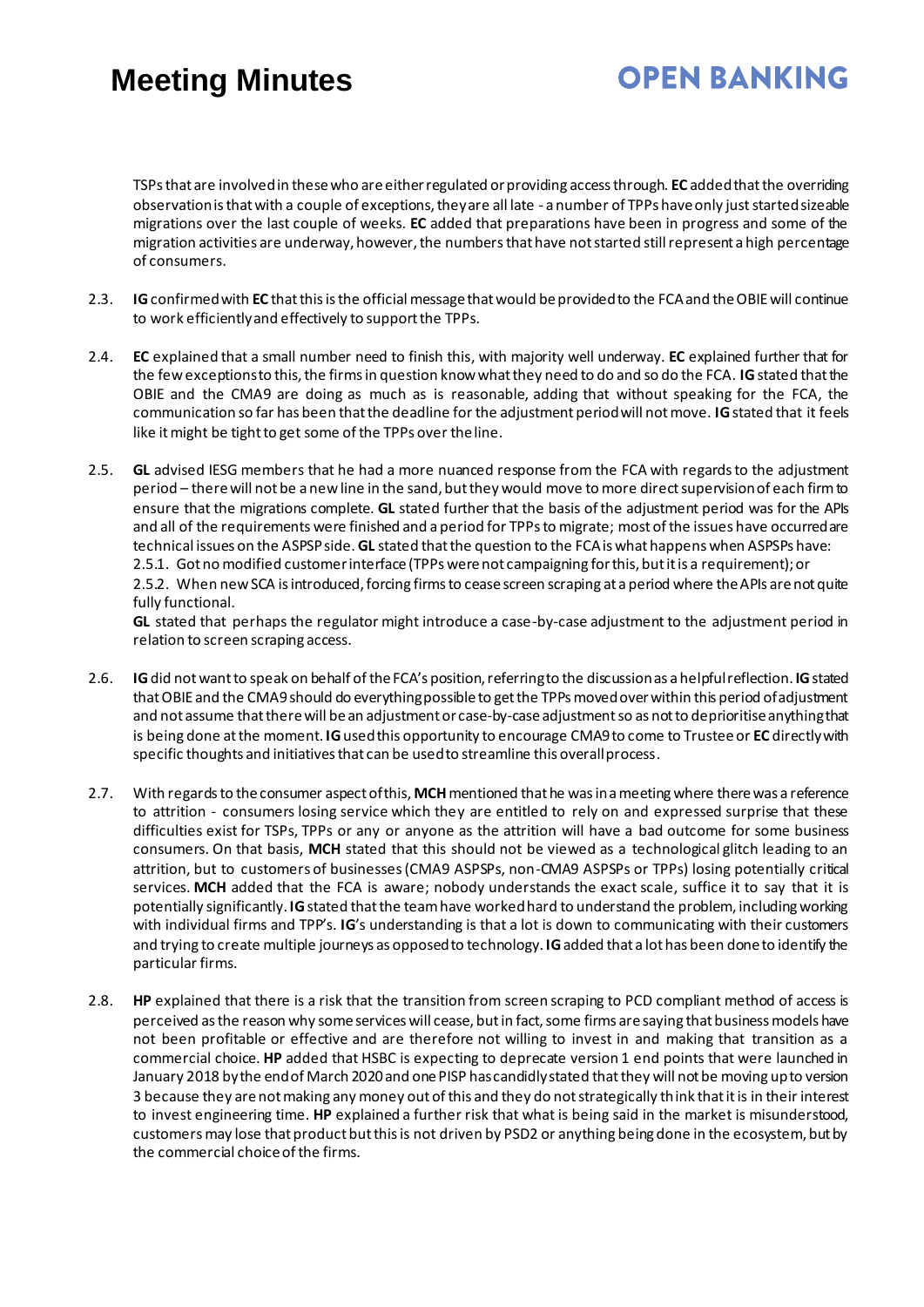- 2.9. **GL** explained that these issues are AIS firms with big installed customer bases with a lot of data to migrate from screen scraping and in some cases, there is the issue of:
	- 2.9.1. how quickly they can take the customer along
	- 2.9.2. scope is not determined; and
	- 2.9.3. some of the ASPSPsinternal technical issues have prevented a transition.

**GL** stated that this is a complicated situation, and that if a path is not figured out, unfortunately, the loser is the customer.

**OPEN BANKING** 

2.10. **IG**understood the frustrations and explained that work has to be done within the parameters that have been set; however, **IG**concluded that he is always open to new ideas.

### **2.b CUSTOMER EVALUATION FRAMEWORK (CEF)**

- 2.11. **IG** introduced the paper for noting, inviting **AA** to give a brief overview of agenda items 2.b *(Customer Evaluation Framework – CEF*) and 2.c *(Proposal for Consumer Risk Monitoring for Open Banking)*.
- 2.12. **AA** stated a consultation paper will be going out soon on the Customer Evaluation Framework, which will be followed by a Round Table. In terms of streamlining, **AA** stated that more will be seen on this paper.
- 2.13. **IG** asked for confirmation that this Round Table has been scheduled for 04 March 2020 and indication of attendance, asking if people need to be chivvied.

#### **2.c PROPOSAL FOR CONSUMER RISK MONITORING FOR OPEN BANKING**

- 2.14. **AA** stated that this proposal is to set up an end user committee, adding that ideas for what goes into this paper have been discussed so that things that are brought forward to IESG from this committee are actionable and in scope of the Order. **AA** explained that the committee is hoping not to lose sight of other industry wideissues, but understand that IESG cannot necessarily action those.
- 2.15. **AA** explained that an idea has been set out here on how the end user committee should be constituted and nominations for membership will be sought.
- 2.16. **FR**added to the conversation by stating that a paper has been developed jointly with **CA** and it has been reviewed by **GL**. **FR** stated that the next phase is to work out what a risk log would look like with a group of people who are keen to pursue it. **FR** informed IESG members that there is a draft risk log being reviewed, with format being decided upon.
- 2.17. **JG** asked in terms of timing, how this works in parallelwith the current governance model transition. **FR**explained that this refers as much to the Customer Evaluation Framework as the Risk Log proposal, hence the frustration with trying to differentiate between the models whilst trying to progress with a strategy for Open Banking which has not been replicated in any of the materials that have been put forward by UK Finance. **AA** explainedthat this fits within the current governance structure as the future state is unknown. **JG** asked if it is part of the Trustee's monitoring function, to which **AA**replied that it is not.
- 2.18. **IG**explained that he would appreciate input on the categorisation of risks, adding that the team spent time trying to figure out the various groupings – e.g. actionable risks, risks of unintended consequences, etc. **IG** asked for feedback via **AA** who can co-ordinate. **IG**stated that the aim is for progress ahead of the next IESG on 24 March 2020.

### **2.d REVISED ROADMAP – CONSULTATION UPDATE**

2.19. **IG**stated that this has been discussed in varying detail and now resides with the CMA. **IG**added that the CMA are accepting views from all participants (deadline is close of business 26 February 2020).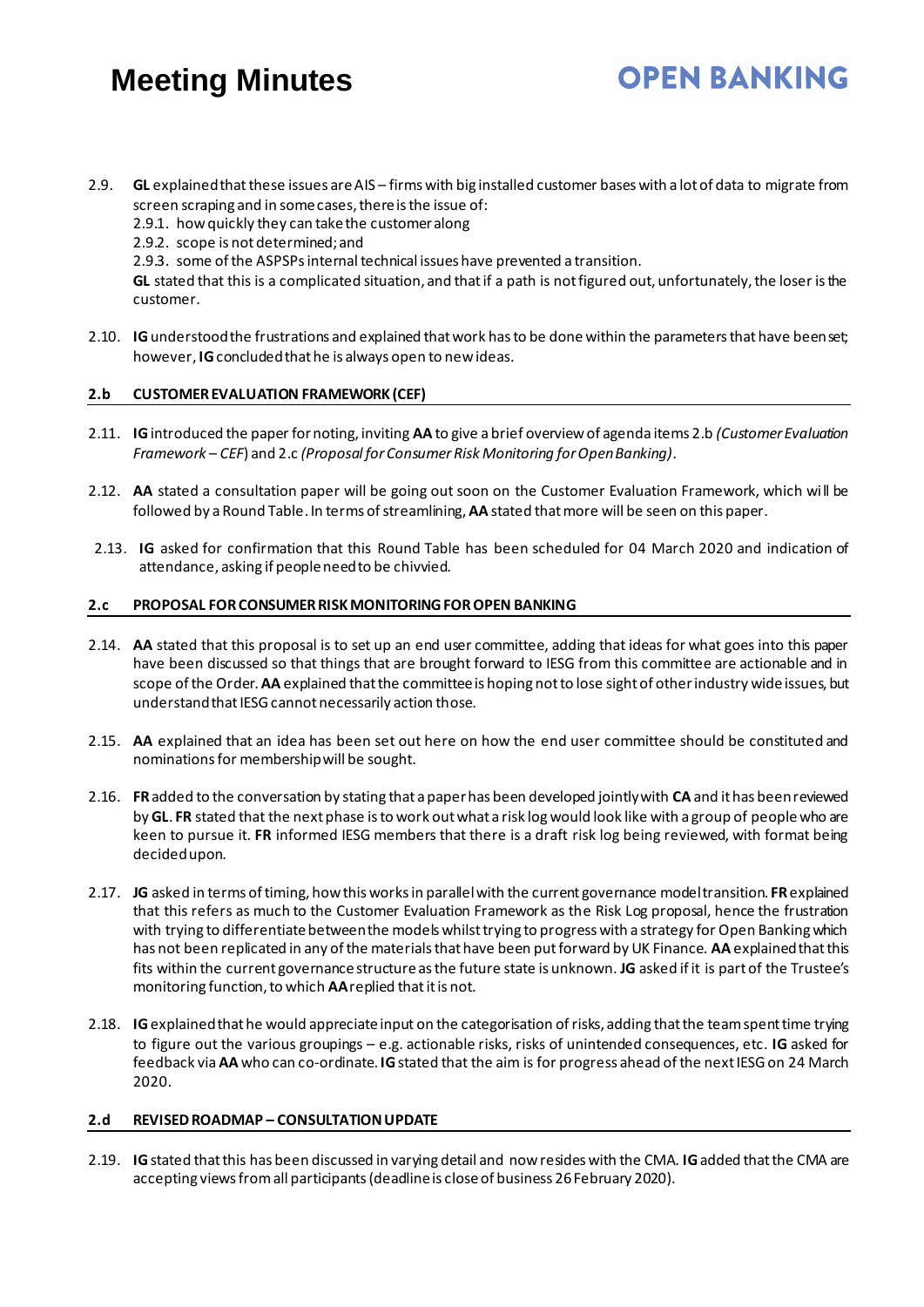2.20. On the timing, **BR** pointed out that this is a slightly different consideration to previous versions of the Roadmap because, whilst some obligations of the Order will persist, others will be discharged. **BR**added that the CMA asked for the Trustee to set this out in the status report, including the proposals for taking the entity to the end point for some of the implementations; therefore there is a need to be very careful with how the proposals are dealt with. **BR** reiterated that the deadlinefor final comments on the Roadmap is close of business today (26 February 2020). BR explained that some firms are yet to submit and the CMA needsto go back to others where there are requests for meetings or more information. Being realistic in terms of duration, **BR**stated that the CMA is looking at collating information until the third week of March 2020, and a decision should be made shortly after that.

- 2.21. **IG**was hopeful that by the next IESG meeting on 24 March 2020, the Roadmap will be agreed.
- 2.22. **FR**referred to the minutes of the last IESG meeting on 16 January 2020 where the difference between work being done on the revised Roadmap and the work that is being done by UK Finance on the future governance of Open Banking, noting that new ideas or improvements to Open Banking may have been identified, however, these remained outside the remit of IESG; they were best left to the future Open Banking Steering Group. **FR**wanted to highlight that as far as she is aware, there is no consumer representation on that steering group even though suggested names had been put forward (they have not been contacted). **FR** was of the understanding that UK Finance has a consumer advisory panel, but they have neither been formally made aware of this work nor been invited to a separate meeting about this and have only received will receive an agenda quite late in the process at a time when it is much harder to influence. FR stated that the Consumer and SME representatives have tried to facilitate something with Accenture to give consumer organisations the opportunity to hear about the work and they these organisations were under impressed by the level of engagement that they had on this piece of work. FR stated that she has heard different reasons why consumer representation is not needed on the UK Finance Steering Group and wanted to minute the fact that it is a concern to her that in the future of what should be a remedy designed for consumers and what should be an industry initiative designed for consumers, that there is no mention in the draft outcomes or target operating model about what the consumer outcome should be, the purpose for individuals, consumers, society, businesses, etc. FR emphasised that it is a massive jobs in terms of the fact that this is delivering peoples highly sensitive personal data, making it available through Open Banking or Open Finance. From a consumer point of view, **FR**stated that the regulatory lines are blurry, but the important thing is that their consumers' personal data is being made available through the infrastructure. **FR** stated that Open Banking, Open Finance, the future governance are really important for consumers as well as industry. **FR**expressed concern that despite the many weeks and opportunities that have been provided to UK Finance, these have not been taken up, and still there is no consumer representation on the group.
- 2.23. **IG** turned to **PM**, stating that this might be a good time to update on the UKF future of Open Banking work, to which **FR**requested a response from **BR**as well because this has regulatory backing –the CMA, FCA, Treasury, BEIS all sit on this group and yet there is still no consumer representation, despite it being mentioned at every meeting.
- 2.24. **IG**stated that **BR**has been quite clear on the regulatory status of this initiative but asked if he wanted to comment. **BR** explained that the Accenture exercise is to help UK Finance develop a set of proposals(may be one of several) which will be put to the CMA who will consult with whomever they deem appropriate. **BR**explained that the CMA sit on this group with an 'observer' status and UK Finance has been told of the importance of ensuring that all stakeholder views are represented, including consumers, even if they are reached out to through other means. **BR** stressed that this is a UK Finance initiative, which the CMA will consider and consult with a wide range of stakeholders on what would be good next steps in terms of what would be oversight of the Open Banking ecosystem.
- 2.25. **PM**stated that clearly there is a problem to fix and UK Finance will do its best to speak to **FR**and consumer groups to engage. **PM**stated that a set of proposals are yet to be issued by Accenture, and there remains an opportunity for people to give their views and for UK Finance to work with Accenture to develop the proposal. **PM**explained further that efforts have been made to engage consumer groups within the steering committee and expressed a keenness to engage, adding that they are open to any practicalsuggestions on how this can be accomplished. **PM** stated that he would take this offline with **FR**.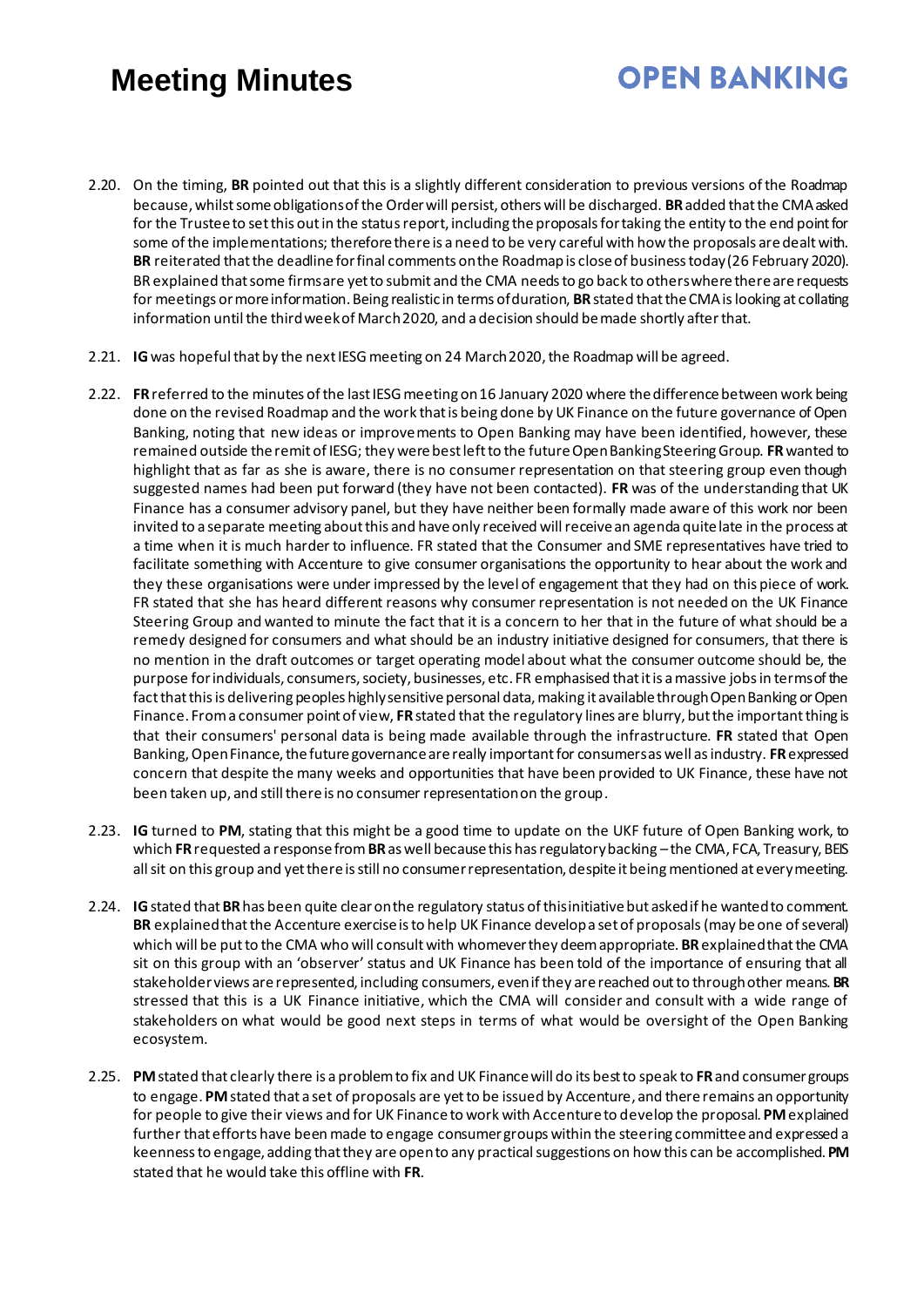# **OPEN BANKING**

#### *ACTION - IESG\_2020\_301\_446 – Roadmap Consultation Update – PM to engage with FR offline about consumer representation on the future of Open Banking Steering Group. Due Date – 24 March 2020*

- 2.26. In terms of a more general update on the work, **PM** advised IESG members that Accenture has been engaging widely with firms outside of the Steering Group and a defender model has been produced with some challenges; they are seeking feedback on some questions, with the intention being to issue a draft proposal for written feedback. **PM**stated that **FR**and **MCH**will be in receipt of a side copy tomorrow (27 February 2020).
- 2.27. In terms of headlines, **PM**explained that the intention is that there are broad agreements that: 2.27.1. The services and functions of Open Banking should continue as they are highly valued; 2.27.2. The capability to extend the use of those services and functions for commercial and regulatory mandates that may emerge in the future from Open Finance should continue; 2.27.3. The entity itself should be governed by a board that is representative of end users within it as well – there are proposals about that detailed within the latest deck. 2.27.4.With regards to the governance in the end state operating model as opposed to the governance in the OBIE is that it is not dominated by the Order, therefore there will not be a strong representation by the CMA9. 2.27.5.There will not be an implementation Trustee 2.27.6. The monitoring function would be on the CMA9 as consistent with the Order and not on the entity itself. 2.27.7. The regulation will be on the firms as opposed to Open Banking limited. **PM**stated that feedback on the above is welcome.
- 2.28. **IG**wanted confirmation of timing. **PM**explained that a request for written feedback will be issued tomorrow (27 February 2020). **PM** added that a Steering Group had been scheduled for 09 March 2020; however, feedback suggests that this is moving with too much pace; on that basis, this has been delayed to give people the opportunity to consider the proposals and provide feedback. **PM** advised IESG members about a feedback form that will be distributed with the deck that allows people to be precise about issues they want to challenge.
- 2.29. **PM**'s final point was that this organisation will be *'not for profit'*; there are question raised about the potential of undertaking some commercial activities with surpluses generated.
- 2.30. **IG**asked for confirmation of the end date for providing the Accenture / UK Finance Report. **PM**did not want to be drawn on this just yet, stating that this will follow the revised Roadmap; however this is more likely to be April, depending on the amount of feedback received and degree of issues requiring attention.
- 2.31. **IG** concluded by stating that this is an initiative in process and will be made as open as possible to all across this table. IG also reiterated the action for **PM**to engage with the Consumer and SME representatives.

### **3.a AOB – SME CONSUMER FORUM HELD IN EDINBURGH – DEBRIEF**

- 3.1. **MCH**informed IESG members that he attended an SME forum in Edinburgh at the end of January 2020, comprising of about forty representatives of various FinTechs and wider ecosystemmembers and a number of organisations who represent small businesses. MCH explained that this is the first time that the issue of what Open Banking can do for small businesses was addressed as in the past, the tendency had been to focus on particular topics, such as late payments and productivity.
- 3.2 **MCH**mentioned two take-away points for IESG information:

3.2.1.A positive vacuuminto which we can find a way to feed in positive messages in the right way -the awareness (or lack of thereof)of Open Banking was discussed at some lengthand on the second anniversary of Open Banking from January 2018, there were a number of things that were put outin the press, indications that there is a clear gap in terms of effectively communicating positive things that Open Banking can do generally and for small businesses in particular. **MCH** explained that a lot of interesting ideas emerged about not selling Open Banking, but demystify what people are already doing in terms of sharing their data in a more secure fashion. **MCH**hoped